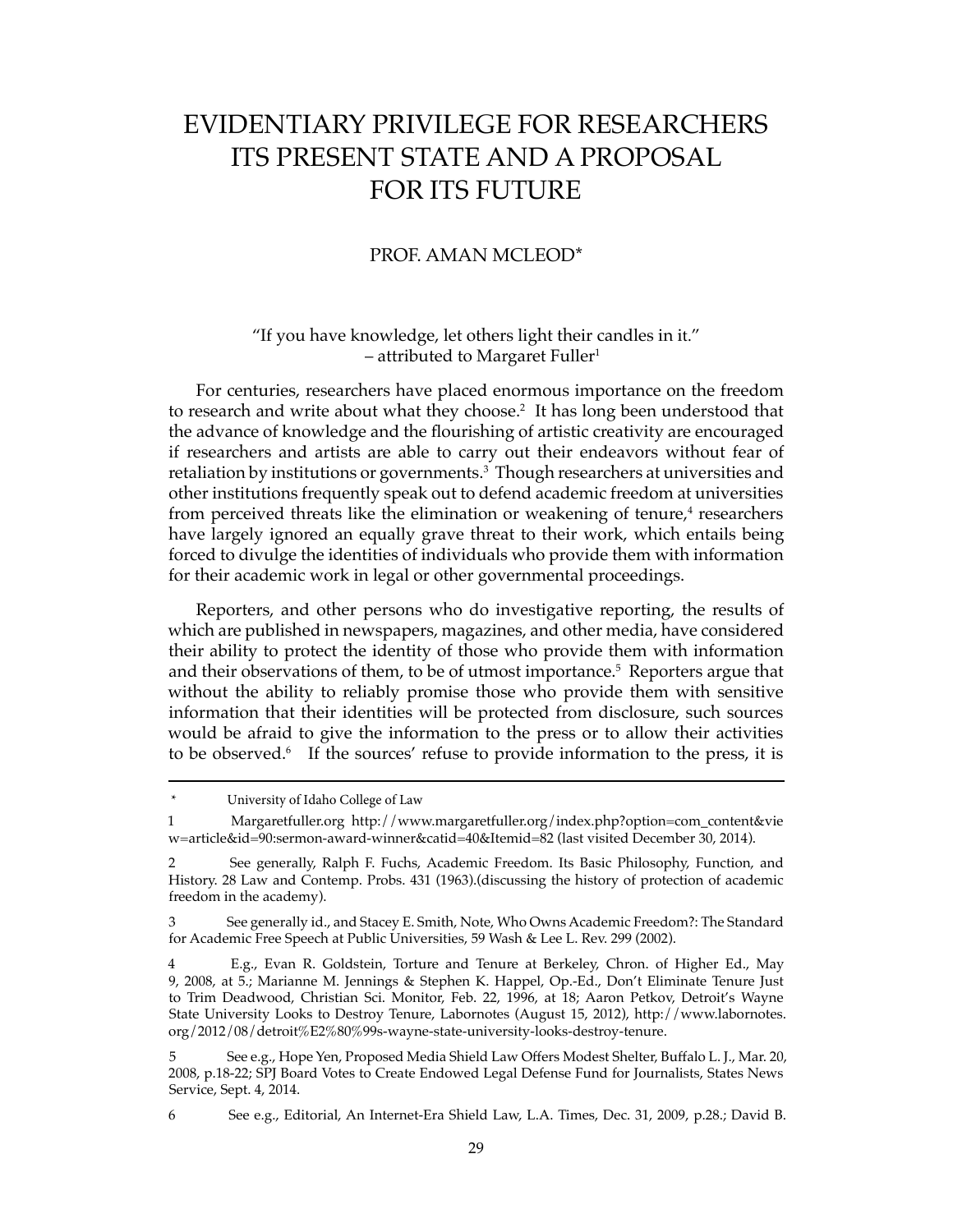further argued, that matters of vital public importance, such as corruption, threats to public health and safety, or worse will not come to the public's attention.7 However, all of these reasons apply with equal force to justify recognition of the right of academic researchers to keep their sources confidential as well.

Examples of the ways in which academic research serves a role similar to journalism in bringing matters of public concern to the light are not hard find. Academic studies of illicit subcultures or individuals engaged in illegal behavior help the public understand the history of conflicts, why people engage in criminal behavior, and how it can be prevented. However, such studies require academics to give their subjects assurances of confidentiality if the researchers are to secure the subjects' participation in the study.<sup>8</sup> For example, researchers who interviewed participants in paramilitary groups in Northern Ireland argued in a recent federal court case that maintaining the confidentiality of their subjects was critical to their ability to document the course of the sectarian conflict that wracked that province for decades, so that future generations will have a better understanding of what occurred.9 Similarly, the work of medical and psychological researchers alerts the public to threats to their health and leads to treatments for illnesses. However, to do their work, they also promise confidentiality to their subjects in order to secure their cooperation as a matter of course, given that subjects probably do not want information about their conditions made public.<sup>10</sup> The need to promise confidentiality also extends to the study of government institutions. For example, researchers have noted that studies of police departments, including interviews with officers and observations of their activities while on duty, are often not possible without promising the participating officers that their identities will be protected by the researchers.<sup>11</sup>

A prominent case illustrating the need for laws protecting the confidentiality of research subjects, is that of sociologist Rik Scarse, who was incarcerated for 159 days for contempt of court because he refused to reveal information about a person that he had interviewed who was a member of a radical environmental group, and

9 See United States v. Moloney (In re Price), 685 F.3d 1, 16 (1st Cir. 2012).

Rivkin Jr., & Lee A. Casey, Reporters Need a Federal Shield Law, Wall St. J., Apr. 22, 2013, p. A15; Margaret Sullivan, A Blow for the Press, and for Democracy, N.Y. Times, Jul. 28, 2013, p.12; Editorial, Shielding Journalists, Wash. Post, Sept. 23, 2013, p.A14.

<sup>7</sup> Id.

<sup>8</sup> See e.g., Marvin E. Wolfgang, Confidentiality in Criminological Research and Other Ethical Issues, 72 J. Crim. L. & Criminology 345,350 (1981); Josine Junger-Tas & Ineke Haen Marshall, The Self-Report Methodology in Crime Research, 25 Crime and Just. 291, 349 (1999); Paul J. Draus, et. al., Cracking the Cornfields: Recruiting Illicit Stimulant Drug Users in Rural Ohio. 46 Sociological Q. 165, 196 (2005).

<sup>10</sup> Ronald Bayer et. al., Guidelines for Confidentiality in Research on AIDS, 6 IRB: Ethics and Human Res. at. 1 (1984); Christine Khosropour & Patrick S. Sullivan, Risk of Disclosure of Participating in an Internet-Based HIV Behavior Risk Study of Men Who Have Sex with Men, 37 J. of Med. Ethics 768 (2011); Ross A. Thompson, Vulnerability in Research: A Developmental Perspective on Research Risk, 61 Child Development 1, 2 (1990)

<sup>11</sup> See e.g., Richard J. Lundman & James C. Fox, Maintaining Research Access in Police Organizations, 16 Criminology 87, 92, 94 (1978).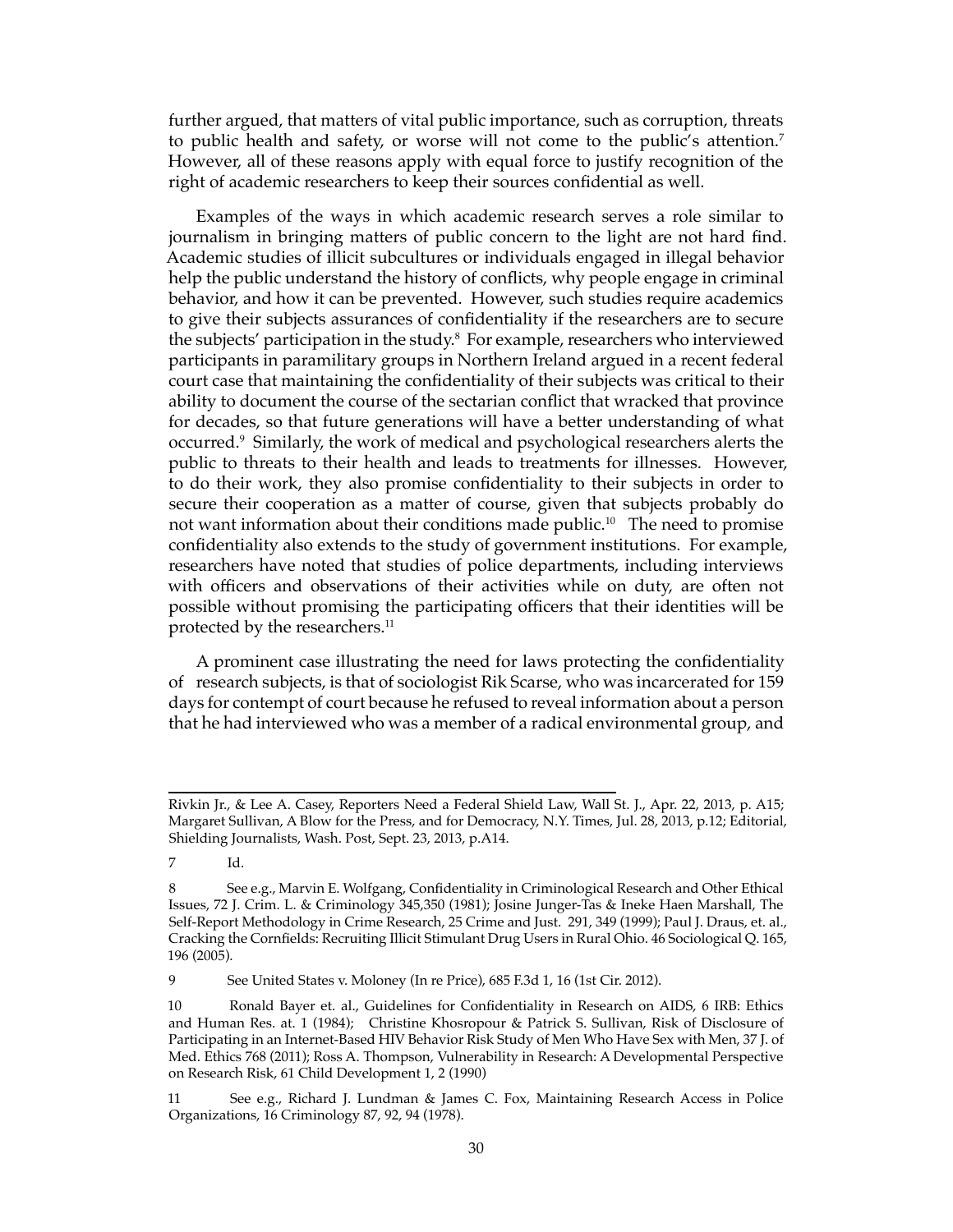who was a suspect in a federal criminal investigation.<sup>12</sup> Scarce's research into the radical environmental movement was the first of its kind, providing new insights into a branch of the environmental movement dedicated to "direct action," a term describing tactics that diverged from more mainstream environmental groups to include civil-disobedience and property destruction.<sup>13</sup> Scarce's ordeal stands as a reminder to all researchers who use subjects involved in criminal activities or who have sensitive or damaging information to divulge, that without protection from compelled revelation, they might face the difficult choice between contempt of court, and having to reveal information that could hinder future research into such topics.

The forgoing examples illustrate the point that without the ability to keep the identity of research subjects confidential, scholars would be impeded in their capacity to produce scholarship that serves the public interest, in the same way that failing to protect journalists' ability to shield the identity of their sources impedes their ability to report news that is in the public interest. It follows that there is no logical reason for not protecting the subjects of academic research, if such protection should be offered to journalistic sources.

Arguments in favor of extending an evidentiary privilege to researchers that would permit them to keep their sources and subjects confidential have been made for many years,<sup>14</sup> but with little acknowledgment of the patchwork of existing law that protects researchers' ability to maintain confidentiality. The aim of this article is to survey the breadth of the evidentiary privilege that the work of academic researchers currently have in the United States, and to suggest the wide adoption of a proposed statute that erases the distinction between researchers and reporters in terms of whether they are legally entitled to protect their confidential sources and subjects, and grants a broad privilege to all information gained by researchers and journalists in the course of their work.

The article opens with a survey of state and federal law, which shows that the work of academic researchers probably enjoys some form of evidentiary privilege in at least seventeen states and in a minority of the federal circuits, and that this privilege is often grounded in two sources: 1) statutes and rules that were written to protect journalists, or 2) judicial opinions involving assertion of the journalist's privilege by non-journalists. The article then discusses laws that allow government officers to extend privilege to researchers for specific projects, as well as the power that state and federal courts enjoy to privilege academic research under their rules

<sup>12</sup> Rik Scarce, Researcherly Ethics and Courtroom Antics: Where Researchers Stand in the Eyes of the Law, 26 Am. Sociologist 87, 90-91, 95 (1995).

<sup>13</sup> Id. at 89-90.

<sup>14</sup> E.g. Kathleen Bond et. al., Confidentiality and the Protection of Human Subjects in Social Science Research: A Report on Recent Developments [with Comments and Rejoinders], 13 Am. Sociologist 144, 146-47 (1978); Robert H. McLaughlin, From the Field to the Courthouse: Should Social Science Research be Privileged?, 24 Law & Soc. Inquiry 927, (1999); Development in the Law-Privileged Communication in the Law: VI. Institutional Privileges, 98 Harv. L. Rev. 1592, 1610 (1985); Kathryn L. Steffen, Comment, Learning from our Mistakes: The Belfast Project Litigation and the Need for the Supreme Court to Recognize and academic Privilege in the United States, 3 Penn. St. J. of L. & Int'l. Aff. 324,326 (2014);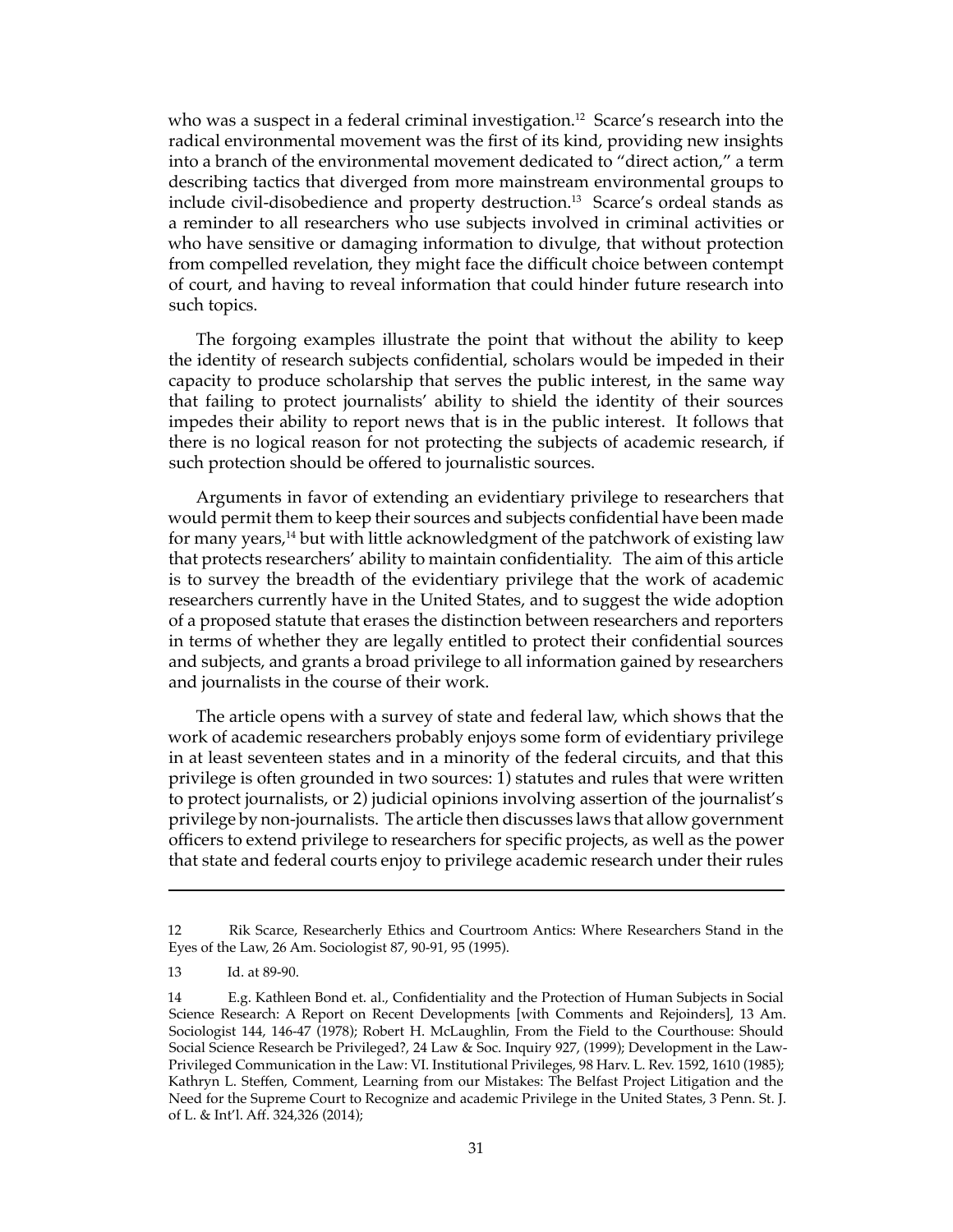of evidence and civil procedure. Finally, it will argue in favor of adoption, in modified form, of a model statute proposed by Profs. Samuel Hendel and Robert Bard,<sup>15</sup> at both the state and the federal level in order to erase the hard-to-justify distinction between journalists and researchers in terms of whose sources should be protected by an evidentiary privilege, and to eliminate the inconsistencies created by the multiplicity of laws that might offer some protection to researchers.

#### **The Federal Constitutional Basis for Privilege: Branzburg v. Hayes**

*Branzburg v. Hayes*16 represents the U.S. Supreme Court's primary exposition on the constitutional basis for the reporter's privilege. This case arose when a reporter, Branzburg, observed the making of hashish from marijuana and was later called before a state grand jury to implicate the persons involved.<sup>17</sup> Two other petitioners, also reporters, both reported stories about the Black Panther Party, which, at the time, was a controversial revolutionary organization.<sup>18</sup> These two petitioners were later called to state and federal grand juries respectively to testify about what they had seen and heard while reporting their stories.<sup>19</sup> All three reporters claimed that the free flow of information protected by the First Amendment gave them a right not to divulge information about their confidential sources, and that being forced to give information about their sources would cripple their ability to gather and disseminate news.20

In its holding, the Supreme Court refused to recognize a general privilege for reporters under the First Amendment's guarantee of freedom of the press,<sup>21</sup> but made it clear that First Amendment rights were implicated when a reporter was forced to reveal confidential sources.<sup>22</sup> Furthermore, the Court specifically noted that a grand jury summons to a reporter to divulge information about a confidential source must be done in good faith,<sup>23</sup> and suggested that for the request to withstand constitutional scrutiny, the government must "convincingly show a substantial relation between the information sought and a subject of overriding and compelling state interest."24

The Court's reluctance to find a robust evidentiary privilege for journalistic sources was not surprising given judges' general reluctance to recognize new

17 Id. at 668.

<sup>15</sup> Samuel Hendel & Robert Bard, Should there be a Researcher's Privilege?, 59 AAUP Bull. 398 (1973)

<sup>16 408</sup> U.S. 665 (1972).

<sup>18</sup> See Garrett Albert Duncan, Black Panther Party, Encyclopaedia Brittanica, http://www. britannica.com/topic/Black-Panther-Party (last visited Jul. 7, 2015)

<sup>19</sup> Branzburg at 672-80.

<sup>20</sup> Id. at 679-81.

<sup>21</sup> Id. at 697.

<sup>22</sup> Id. at 707.

<sup>23</sup> Id.

<sup>24</sup> Id. at 700.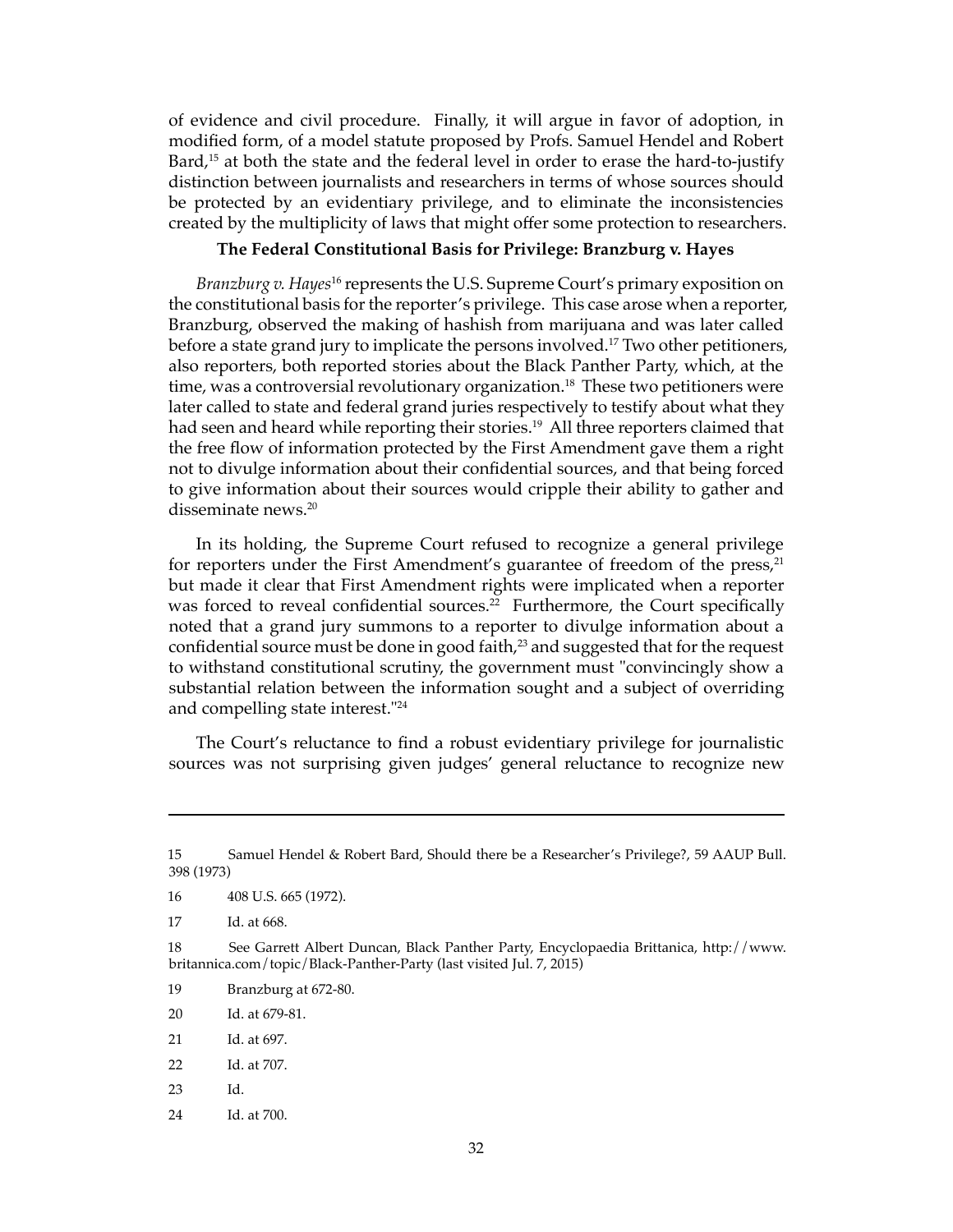evidentiary privileges.25 In his article, *Creating Evidentiary Privileges: An Argument for the Judicial Approach*, 26 Raymond F. Miller noted that courts have generally justified the recognition of new privileges to protect the privacy of communications within important relationships, and to safeguard individual privacy.<sup>27</sup> Courts appear to take seriously the notion that new privileges should not be created unless they are strongly justified, given the importance of access to all relevant evidence in reaching just resolutions in criminal and civil cases. Accordingly, judges have generally left the creation of new privileges to legislatures.<sup>28</sup> However, the willingness of the *Branzburg*-Court to find that newsgathering enjoyed some protection under the First Amendment,<sup>29</sup> suggested the importance that the Court placed on this activity, and gave lower courts a precedent for the creation of a privilege for journalists' sources.

In his opinion in *McKevitt v. Pallasch,*30 Judge Richard A. Posner discusses the reception of *Branzburg* in the federal courts of appeals, and notes that many appeals courts that have considered the case have found that there is a reporter's privilege.31 Judge Posner inferred that one basis for these holdings is Justice Lewis F. Powell's statement in his concurring opinion that claims of journalistic privilege should be decided on a case-by-case basis by balancing the freedom of the press against the obligation to assist in criminal proceedings, $32$  along with the fact that the four dissenting justices in *Branzburg* would have gone further than Powell in protecting journalist's sources under the First Amendment.<sup>33</sup> Judge Posner also notes that although many circuit courts recognize a reporter's privilege, they do not agree as to its scope, with some, for example, recognizing the privilege generally, but not in cases, like *Branzburg*, that involved a grand jury proceeding.34 Furthermore, according to Posner, $35$  among the cases that recognize a journalist's privilege, some do not refer to *Branzburg* as the source of the privilege,<sup>36</sup> some treat the "majority" opinion in *Branzburg* as a plurality opinion,<sup>37</sup> and some read as *Branzburg* as explicitly recognizing a reporter's privilege.<sup>38</sup>

Some courts of appeals have been prepared to expand the definition of a

- 27 Id. at 782.
- 28 Infra, p.20-22.
- 29 Supra note 22.
- 30 339 F.3d 530 (7th Cir. 2003).
- 31 Id. at 532.
- 32 Branzburg v. Hays, 408 U.S. 665, 709-10 (1972).
- 33 McKeivitt at 531-32.

34 Id. at 532. See e.g. In re Grand Jury Proceedings, 5 F.3d 397, 402-03 (9th Cir. 1993).

- 35 Id.
- 36 E.g., Titan Sports, Inc. v. Turner Broad. Sys., 151 F.3d 125, 128 (3rd Cir. 1998).
- 37 E.g., United States v. Smith, 135 F.3d 963, 968-69 (5th Cir. 1998).
- 38 E.g., Shoen v. Shoen, 5 F.3d 1289. 1292 (9th Cir. 1993).

<sup>25</sup> See infra p.20-22.

<sup>26 31</sup> Conn. L. Rev. 771 (1999).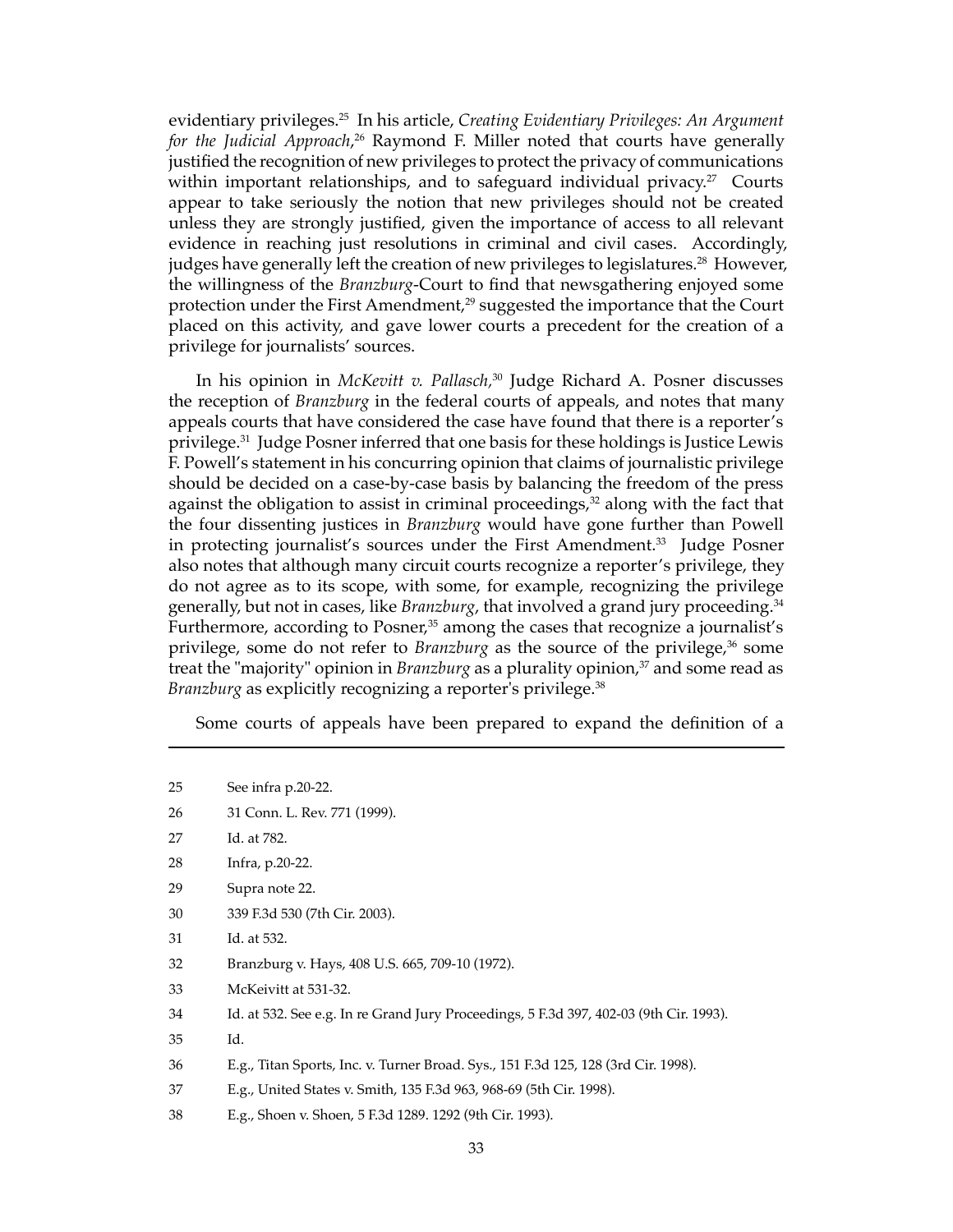reporter in terms of who is entitled to keep sources confidential. *Von Bulow v. von Bulow*, 39 which was decided by the United States Court of Appeals for the Second Circuit in 1987, exemplifies a case in which a circuit court extended the journalist's privilege to a non-journalist. *Von Bulow* arose out of a civil suit that was filed against a wealthy man by his stepchildren who claimed he allegedly attempted to murder their mother.<sup>40</sup> During the discovery phase of the trial, the court ordered a close friend of the defendant to deliver to the plaintiff a copy of a manuscript that she was writing about the defendant's earlier criminal trial for attempted murder.<sup>41</sup> When the friend refused to comply with the order claiming that she was entitled to the reporter's privilege, the district court held that she was not entitled to such a privilege, and eventually cited her for civil contempt of court.<sup>42</sup> When the contemnor appealed the civil contempt ruling, the appeals court held that though she was not entitled to invoke the journalist's privilege in her case, $43$  that privilege extended to anyone who could demonstrate "...the intent to use material -- sought, gathered or received -- to disseminate information to the public and that such intent existed at the inception of the...process."<sup>44</sup> As of 2015, four other circuit courts of appeals, the First,<sup>45</sup> the Third,<sup>46</sup> the Ninth,<sup>47</sup> and the Tenth, $48$  appear to employ a definition of a journalist that it broad enough to encompass non-journalists who gather information for publication, which is a definition broad enough to include academic researchers.

By adopting a broad definition of who is entitled to protect their sources, all of these courts acknowledged, as did the Supreme Court in *Branzburg*, 49 that the process of newsgathering receives some protection under the First Amendment,<sup>50</sup> and that the source of this First Amendment protection is a strong belief in the importance of the free flow of information. $51$  This holding has led these courts to

41 Von Bulow v. Von Bulow, 652 F. Supp. 823, 824 (S.D.N.Y 1986).

42 Von Bulow v. Von Bulow, 811 F.2d at 138.

43 Id. at 146-47.

44 Id. at 144.

45 See e.g., Cusumano v. Microsoft Corp., 162 F.3d 708, 715 (1st Cir. 1998) (applying the privilege to an academic researcher).

46 See e.g., Titan Sports, Inc. v. Turner Broad. Sys., 151 F.3d 125, 131 (3rd Cir. 1998) (adopting the broad definition of a journalist used in von Bulow).

47 See e.g., Shoen v. Shoen, 5 F.3d 1289, 1293 (9th Cir. 1993) (applying the privilege to a book author in a civil case); but see, In re Grand Jury Proceedings, 5 F.3d 397, 399-400 (9th Cir. 1993) (refusing to apply the privilege to an academic researcher in a grand jury proceeding).

48 See e.g., Silkwood v. Kerr-McGee Corp., 563 F.2d 433, 438 (10th Cir. 1977) (applying the privilege to a filmmaker).

49 Branzburg v. Hays, 408 U.S. 665, 707 (1972).

50 See Titan Sports, Inc., 151. F.3d at 128-30; Cusumano, 162 F.3d at 714; Shoen, 5 F.3d at 1293; Von Bulow, 811 F.2d at 144; Silkwood, 563 F.2d at 436.

51 See Titan Sports, Inc., 151. F.3d at 128; Cusumano, 162 F.3d at 714; Shoen, 5 F.3d at 1292; Von

<sup>39 811</sup> F.2d 136 (2nd Cir. 1987)

<sup>40</sup> Von Bulow Stepchildren Sue Him for \$56 Million, N.Y. Times, July 20, 1985, http://www. nytimes.com/1985/07/20/us/von-bulow-stepchildren-sue-him-for-56-million.html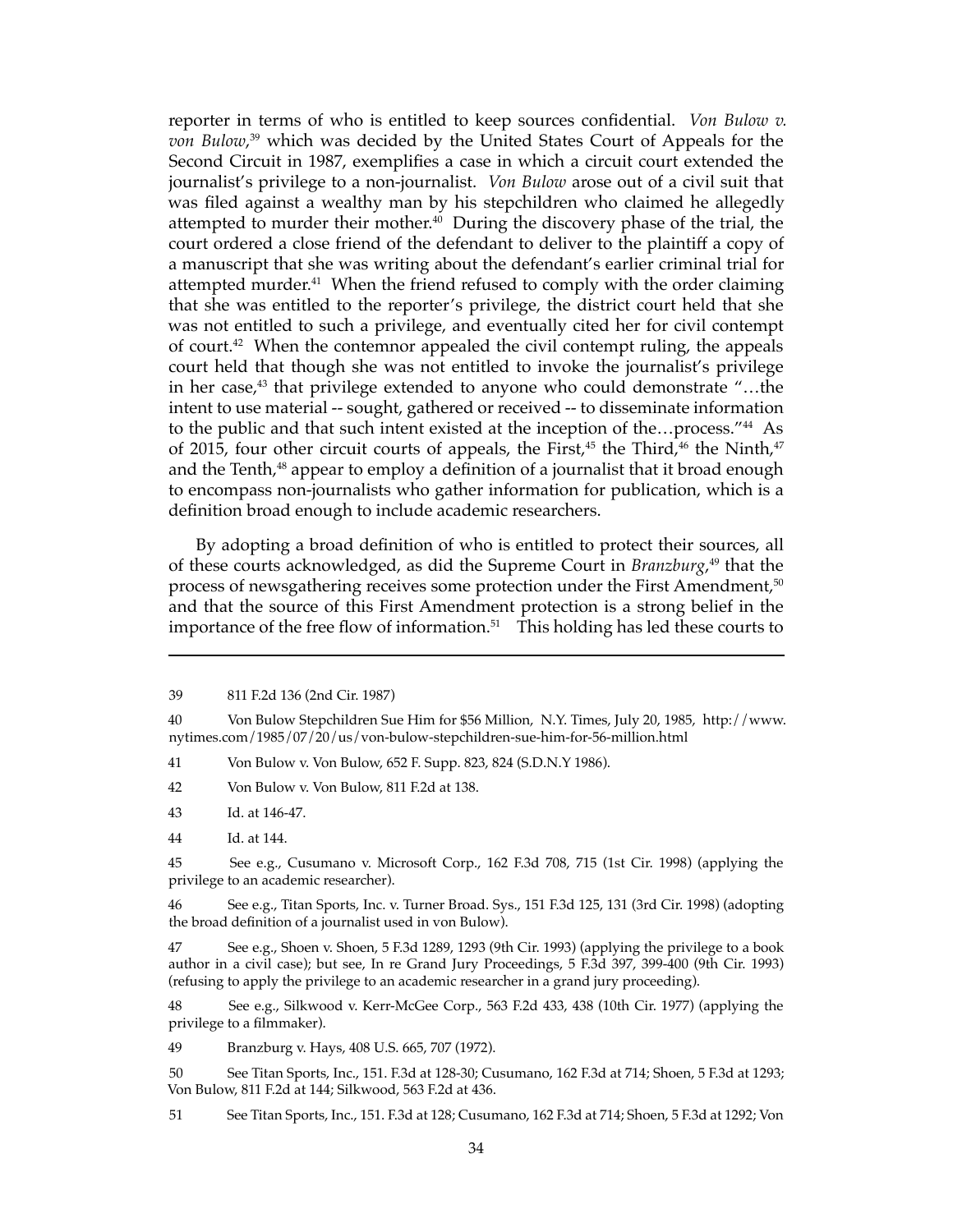extend the protections of the First Amendment to all those who gather information with the intent to publish, just as reporters do, without requiring them to be affiliated with a traditional news corporation or to be explicitly identified as a journalist.<sup>52</sup> In other words, these courts saw no meaningful distinction between the work of journalists that was deserving of constitutional protection, and the work of the non-journalists at issue in the cases.

As Justice White pointed out in his opinion for the Court, this privilege had not been recognized by state courts.<sup>53</sup> However, by 1972, seventeen states had enacted statutes creating a privilege for journalists,<sup>54</sup> and, after *Branzburg*, some state courts used the *Branzburg* opinion in that case to justify recognizing a privilege.<sup>55</sup> In those states where a journalist privilege is protected by statute, state legislators and other officials have generally justified these laws by saying they are needed to protect the public's right to receive information about matters of great importance specifically by facilitating journalists' use of confidential sources.<sup>56</sup> Some officials have also cited the need to provide additional protection for whistleblowers who seek to expose corruption.57 In the wake of *Branzburg*, at least one legislator spoke in support of her state's shield law by saying that it was need to ensure protection for journalists' First Amendment rights.<sup>58</sup> As of 2015, every state except Hawaii and Wyoming extended some privilege to journalists' sources either by statute (thirty-seven states), court-made rule of evidence (two states) or state appellate court ruling (nine states).59

#### **State Reporter's Shield Statutes<sup>60</sup>**

The fact that so many states have by one means or another decided to protect journalists from having to reveal their sources indicates that they place significant importance on the free flow of information that this protection facilitates. However, in finding a balance between protecting sources and facilitating discovery in the

52 See e.g. notes 45-48.

53 Id. at 685-86.

54 Id. at 689 n.27.

55 See e.g., Morgan v. State, 337 So. 2d 951, 953 (Fla. 1976); State v. St. Peter, 315 A.2d 254,255- 56 (Vt. 1974); Brown v. Commonwealth, 204 S.E.2d 429, 431 (Va. 1974);

56 E.g., Associated Press, Shield Law Balances Free Press, Fair Trial, May 7, 2009, available at 2009 WLNR 30344154.

57 E.g., Jennifer Byrd, Reporter Shield Law Heads to WA Governor, Associated Press, Apr. 17 2007; Dee Hall, Wisconsin Shield Law Is Promising Step Forward, Green Bay Press-Gazette, May 7, 2010, at A10.

58 See Henny Wallis, Reporter's Shield Law Passes First Test, Eugene Register-Guard, Feb. 20, 1973, at 1A.

59 This information was gathered by the author through a survey of state statutes, court rules and applicable precedents. Note that state appellate courts have based their rulings protecting journalists' sources on both state and federal constitutional provisions.

60 For the purposes of this study, the District of Columbia is considered a state.

Bulow, 811 F.2d at 142; Silkwood, 563 F.2d at 437.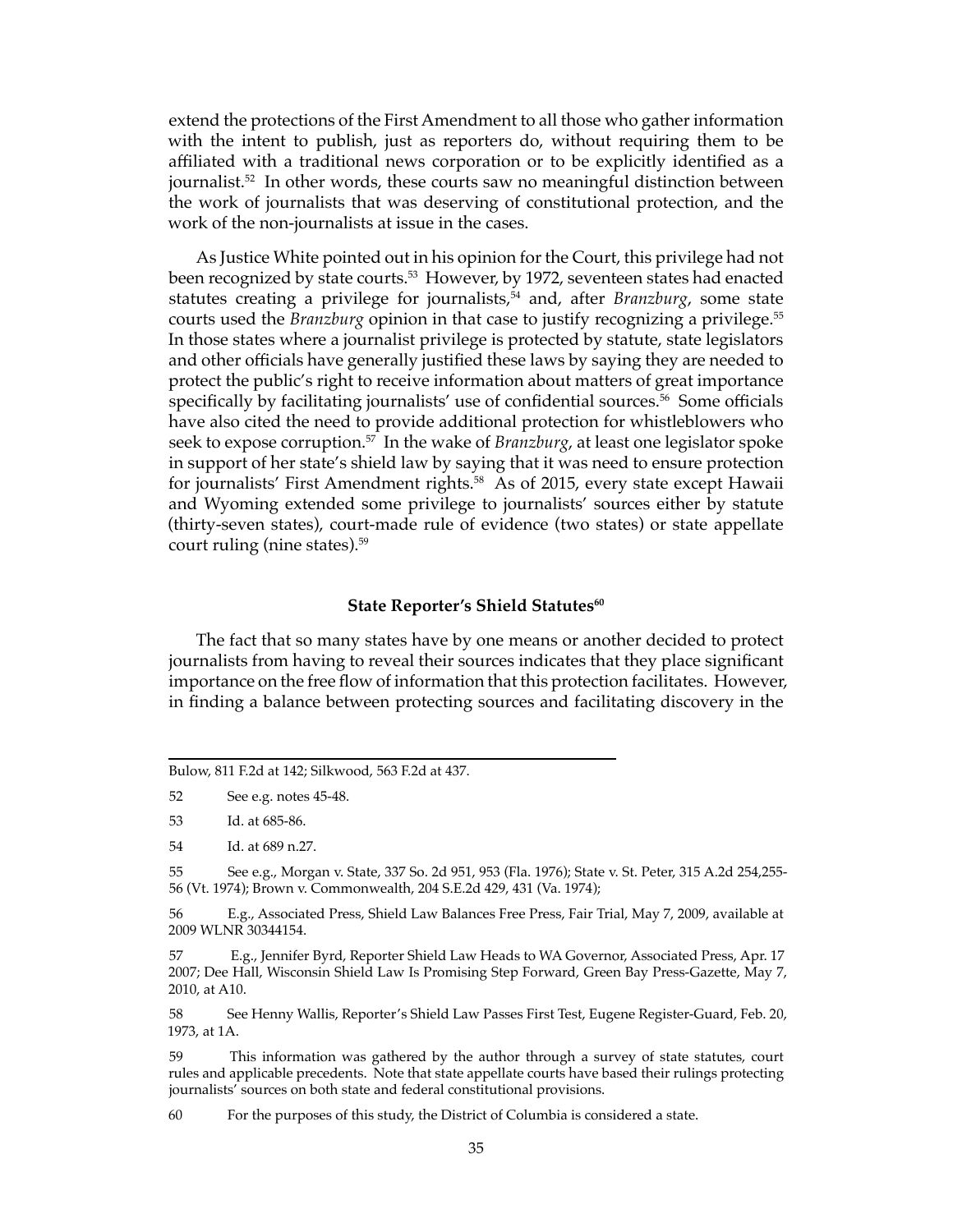judicial process, states have adopted different definitions of who may protect their sources from court-ordered revelation. Although most of these statutes might have been written with journalists in mind, some employ a definition of journalist that is broad enough to encompass academic researchers. For the purposes of categorizing jurisdictions whose reporter's shield laws extend to academic researchers, the term academic researcher follows the definition suggested in the Hendel and Bard article. Specifically, their proposed law would apply to any "… person regularly or occasionally engaged in the purposeful collection, collation, and analysis of information, when obtained under promise of confidentiality, with the intent of bringing such information, analysis, and/or recommendations to public attention."61 Obviously, this definition is very broad, and includes persons who are not affiliated with institutions of higher learning or organizations dedicated to research, but this definition accounts for the reality that there are people doing academic research who are not affiliated with such institutions.<sup>62</sup>

The states can be divided into two categories in terms of whether state law recognizes an evidentiary privilege for researchers. The first category includes states that have no statutes, rules, or appellate case law that could be plausibly read as extending an evidentiary privilege to researchers, and the second category includes states that have legislation or case law extending such a privilege. The following states have statutes or case law that arguably or explicitly create a researcher's privilege: Alaska,<sup>63</sup> California,<sup>64</sup> Delaware,<sup>65</sup> Georgia,<sup>66</sup> Illinois,<sup>67</sup> Louisiana<sup>68</sup>, Maine<sup>69</sup>, Massachusetts<sup>70</sup>, Michigan<sup>71</sup>, Minnesota<sup>72</sup>, Missouri<sup>73</sup>,

- 65 Del. Code Ann. tit. 10 §4320 (2015).
- 66 Ga. Code Ann. §24-5-508 (2015).
- 67 735 ILL. Comp. Stat. Ann. 5/8-902 (2015).

<sup>61</sup> Hendel and Bard, supra note 15 at 399.

<sup>62</sup> See e.g., Audra Wolfe, Doing Scholarship from Outside Academe, Vitae, Dec. 4, 2014, https://chroniclevitae.com/news/824-doing-researchership-from-outside-academe, (last visited Jul. 21 2015).

<sup>63</sup> Alaska Stat. §§9.25.300-390 (2014).

<sup>64</sup> Cal. Evid. Code § 1040 (West 2015) (arguably giving academic researchers at public educational institutions a privilege against divulging confidential information related to researchership).

<sup>68</sup> La. Rev. Stat. Ann. §§ 45:1451-1459 (2015); See also Louisiana v. Fontanille, 1994 La. App. LEXIS 191, \*3 (La. App. 5th Cir. 1994).

<sup>69</sup> Me. Rev. Stat. tit. 16 § 61 (2015).

<sup>70</sup> See Sinnott v. Boston Retirement Bd., 524 N.E.2d 100, 103-04 (Mass. 1988).

<sup>71</sup> Mich. Comp. Laws §§ 767.5a.,767A.6(6) (2015); See also In re Photo Marketing Assoc. Int'l., 327 N.W. 2d 515, 517-18 (Mich. Ct. App. 1982).

<sup>72</sup> Minn. Stat. § 595.023 (2015).

<sup>73</sup> See State ex. Rel. Classic III v. Ely, 954 S.W.2d 650, 655-56 (Mo. Ct. App. 1997).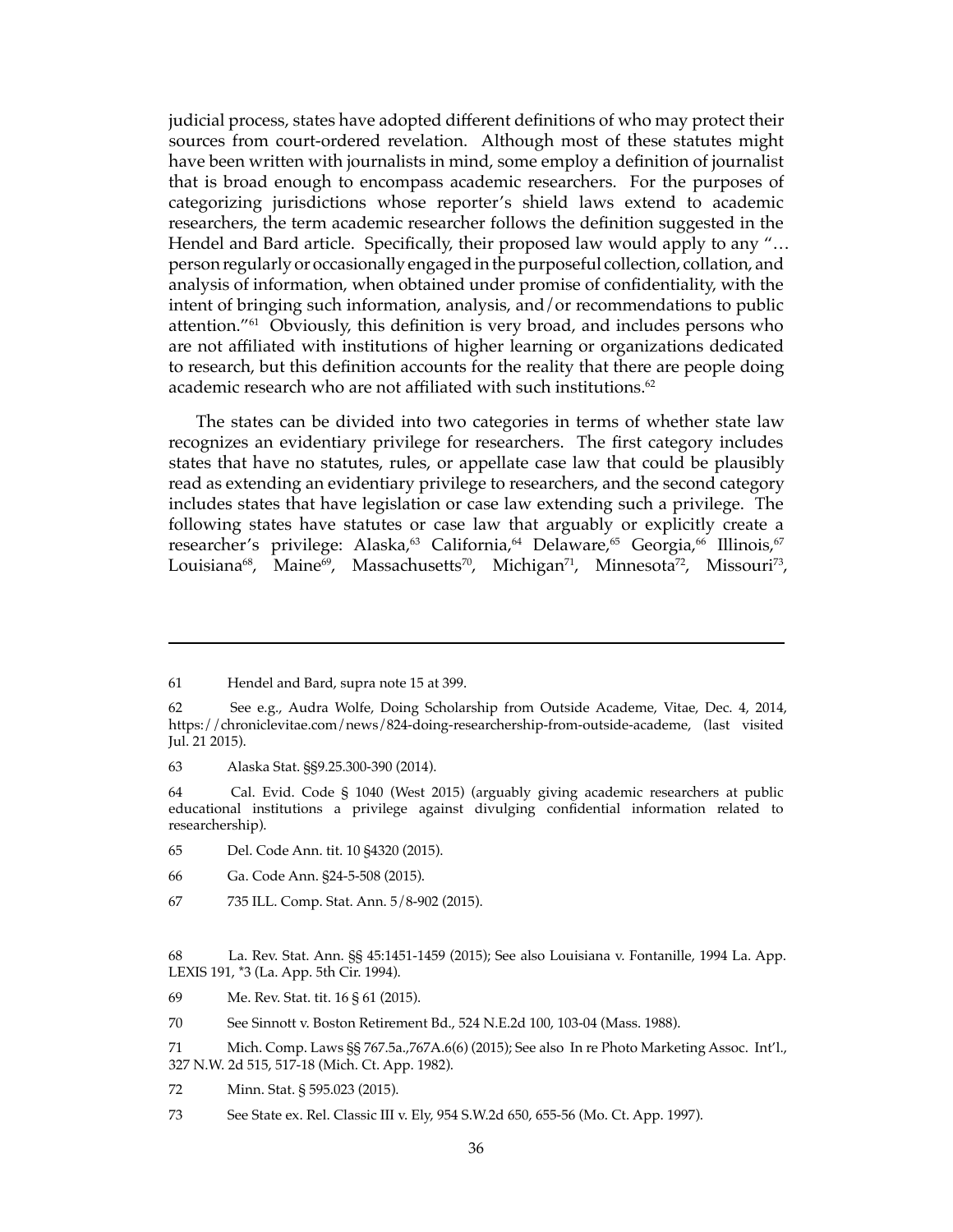Nebraska<sup>74</sup>, New Hampshire,<sup>75</sup> North Carolina,<sup>76</sup> South Carolina,<sup>77</sup> Tennessee,<sup>78</sup> Texas,<sup>79</sup> Utah,<sup>80</sup> and West Virginia.<sup>81</sup>

Georgia's shield law is typical of those with language broad enough to protect researchers. Its protections extend to the following:

Any person, company, or other entity engaged in the gathering and dissemination of news for the public through any newspaper, book, magazine, radio or television broadcast, or electronic means shall have a qualified privilege against disclosure of any information, document, or item obtained or prepared in the gathering or dissemination of news in any proceeding where the one asserting the privilege is not a party.... $82$ 

Conversely, Kentucky's statute is a prime example of a narrowly focused shield law that extends its protection only to reporters who are associated with traditional media companies:

No person shall be compelled to disclose in any legal proceeding or trial before any court, or before any grand or petit jury, or before the presiding officer of any tribunal, or his agent or agents, or before the General Assembly, or any committee thereof, or before any city or county legislative body, or any committee thereof, or elsewhere, the source of any information procured or obtained by him, and published in a newspaper or by a radio or television broadcasting station by which he is engaged or employed, or with which he is connected.<sup>83</sup>

Even in states where the definition of a reporter is broad enough to extend to researchers, these statutes vary as to the situations in which their protections are applicable. For example, the Michigan shield statutes only protect reporters from subpoenas issued by grand juries and prosecutors,<sup>84</sup> while North Carolina's shield law applies to all legal proceedings, $85$  and Nebraska's shield law applies to all state proceedings, including legislative hearings. 86 Note that some state shield laws provide a lower level of protection by providing for a host of conditions that make

- 80 Utah R. Evid. Rule 509.
- 81 W. Va. Code § 57-3-10 (LexisNexis 2015).
- 82 Ga. Code Ann. §24-5-508 (2015).
- 83 Ky. Rev. Stat. Ann. § 421.100 (LexisNexis 2015).
- 84 Mich. Comp. Laws Serv.§§ 767.5a.,767A.6(6) (LexisNexis 2015).
- 85 N.C. Gen. Stat. § 8-53.11.
- 86 See Neb. Rev. Stat. §20-146.

<sup>74</sup> Neb. Rev. Stat. §§20-144-147 (LexisNexis 2015).

<sup>75</sup> See Mortgage Specialists v. Implode-Explode Heavy Indus., 999 A.2d 184, 189 (2010).

<sup>76</sup> N.C. Gen. Stat. § 8-53.11 (2015).

<sup>77</sup> S.C. Code Ann. § 19-11-100.

<sup>78</sup> Tenn. Code Ann. § 24-1-208 (2015).

<sup>79</sup> Tex. Civ. Prac. & Rem. Code § 22.021 (West 2015)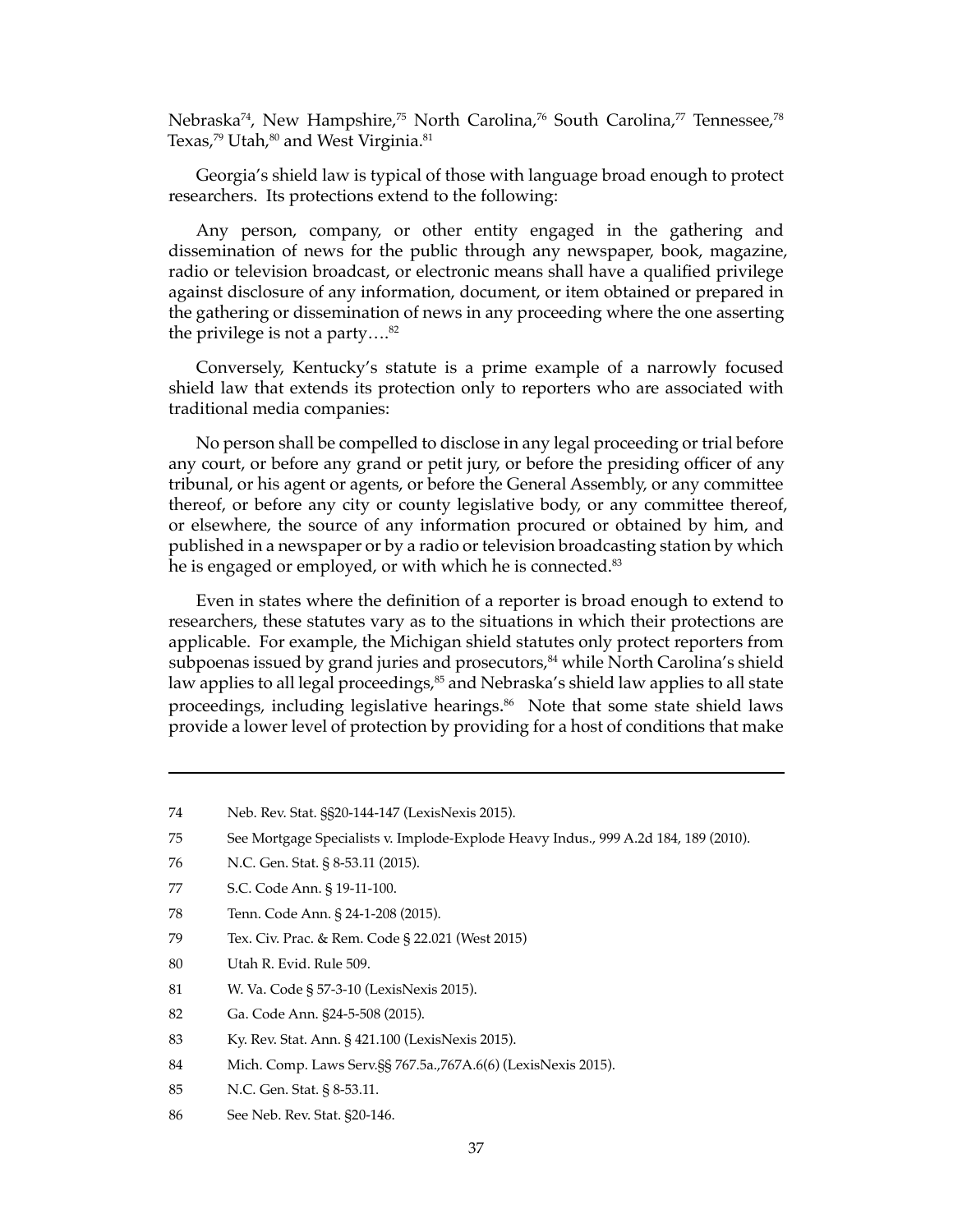the privilege inapplicable, $87$  while others provide apparently absolute protection for a reporter's sources.<sup>88</sup>

## Discretionary and Nondiscretionary Privilege for Research Subjects and Data

So far, the article has discussed the protection that researchers have acquired for their confidential sources and subjects under statutes and doctrines that were primarily devised with traditional reporters in mind. However, there are some state and federal statutes that allow government officials to provide evidentiary privilege to research subjects if they determine that such protection is necessary for the research to be conducted. The existence of these laws shows that policy makers understand the need for researchers to be able to credibly promise their subjects confidentiality if they are to glean information needed to make public policy.

For example, a federal statute gives the Secretary of Health and Human Services the right to do the following:

…authorize persons engaged in biomedical, behavioral, clinical, or other research

that uses federal funds (including research on mental health including research on the use and effect of alcohol and other psychoactive drugs) to protect the privacy of individuals who are the subject of such research by withholding from all persons not connected with the conduct of such research the names or other identifying characteristics of such individuals. Persons so authorized to protect the privacy of such individuals may not be compelled in any Federal, State, or local, civil, criminal, administrative, legislative, or other proceedings to identify such individuals.<sup>89</sup>

Additional examples include a statute that authorizes the United States Attorney General to allow researchers studying matters related to the enforcement of federal narcotics laws to keep confidential the identities of the research subjects,<sup>90</sup> and a statute that prohibits federal employees and those engaged in research funded by the Office of Justice Programs from revealing the identities of research subjects.<sup>91</sup>

Some state officials also have the power to privilege the identities of research subjects who might not otherwise participate in a study without the promise of confidentiality. For example, a California law authorizes the state attorney general to privilege the identity of subjects that participate in research into the use of controlled substances,<sup>92</sup> and a New Hampshire law allows the state's Commissioner of Health and Human Services to privilege information obtained

<sup>87</sup> See e.g., N.C. Gen. Stat. § 8-53.11(c)-(d).

<sup>88</sup> See e.g., NEB. REV. STAT. §20-146.

<sup>89 42</sup> U.S.C.S. §241(d) (LexisNexis 2015).

<sup>90 21</sup> U.S.C.S. § 872(c) (LexisNexis 2015).

<sup>91</sup> See 42 U.S.C.S. §3789g(a) (LexisNexis 2015).

<sup>92</sup> Cal. Health & Safety Code § 11603 (Deering 2015).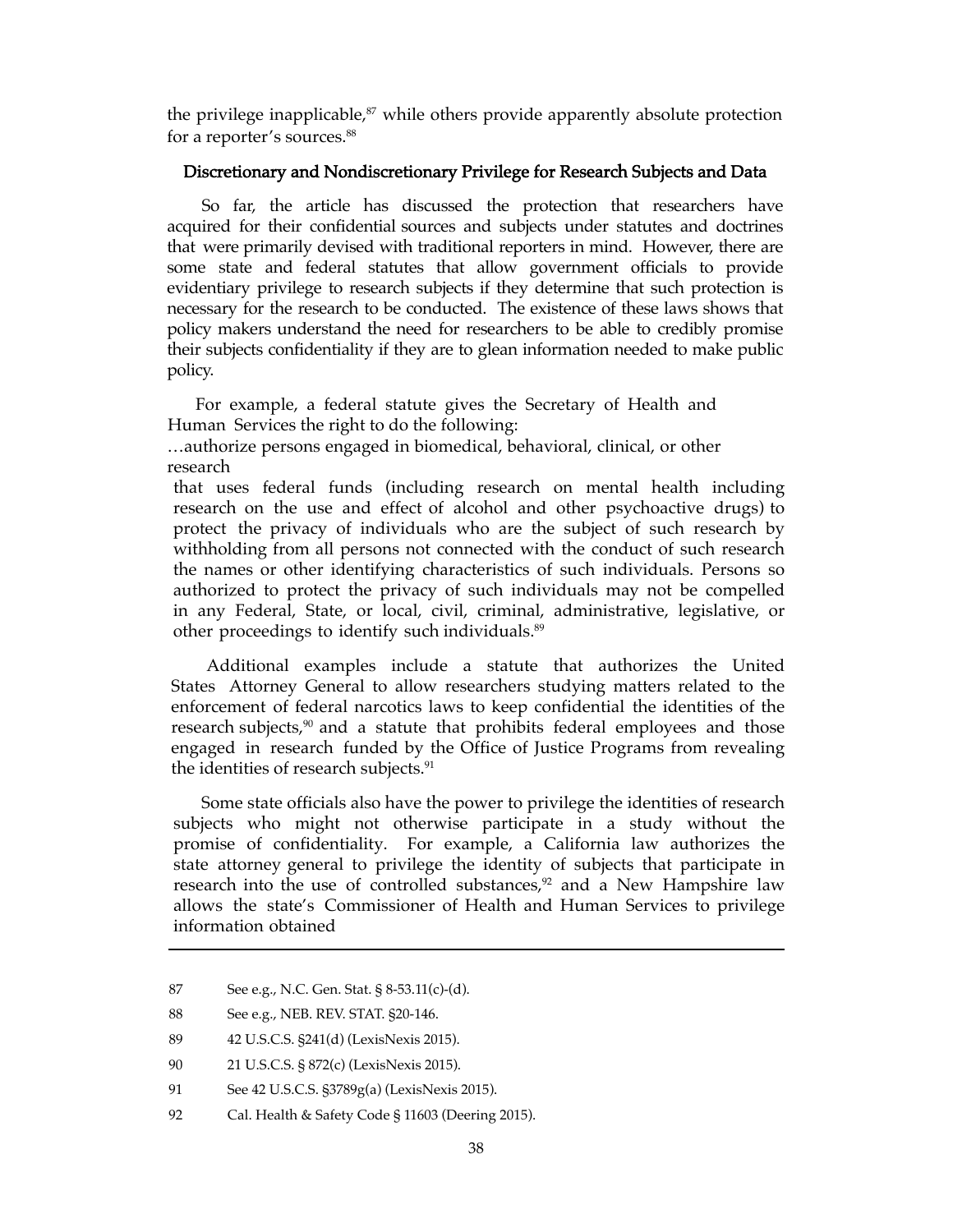for the purposes of medical or scientific research.<sup>93</sup> Minnesota<sup>94</sup> and Michigan<sup>95</sup> have laws that forbid, except in a few circumstances, the disclosure before any state tribunal of information that was collected by the state health department for the purpose of promoting public health.

#### **Rules of Civil Procedure**

Federal and state rules of civil procedure provide some protection to researchers who do not wish to reveal sensitive information about their subjects, although not as comprehensively or with the same level of certainty as a shield law. The Federal Rules of Civil Procedure (FRCP) do this by limiting access to the normal tools of pretrial discovery "…if the court determines that the discovery sought is unreasonably cumulative or duplicative, or is obtainable from some other source that is more convenient, less burdensome, or less expensive."<sup>96</sup> Although this power granted by the FRCP does not formally privilege the information that researchers gather, it is a tool that provides some protection because it allows researchers to make the claim that turning over sensitive information about research subjects would be burdensome. This argument has succeeded on several occasions in federal court. For example, in *In re Snyder*, <sup>97</sup> the trial court granted a motion to quash a subpoena that had been served on a retired auto safety researcher to testify in a case against an auto manufacturer. Although the court rejected the researcher's claim that his data were privileged under federal law, $98$  it granted the motion to quash on grounds of burdensomeness, arguing, among other things, that forcing him to testify would set a precedent that could deter future research into topics where subjects would demand confidentiality, and could result in researchers having to answer many subpoenas regarding their work.<sup>99</sup>

Federal courts have also ruled that researchers may avail themselves of the courts' power to issue protective orders limiting the scope of what they can be compelled to disclose in civil litigation under the Federal Rules of Civil Procedure. $^{100}$ Specifically, the rules allow courts to issue protective orders to shelter parties from, among other things, "…annoyance, embarrassment, oppression, or undue burden or expense" in the discovery process.<sup>101</sup> For example, in *In re Bextra & Celebrex Mktg. Sales Practices & Prod. Liab. Litig.*, <sup>102</sup> a federal district court issued a protective order that limited the information that the New England Journal of Medicine had to divulge regarding the identity and comments of its peer reviewers, since

- 93 N.H. Rev. Stat. Ann.§ 126-A: 11 (LexisNexis 2015)
- 94 Minn. Stat. § 144.053 (2015).
- 95 Mich. Comp. Laws Serv. §§ 333.2631 2632 (LexisNexis 2015).
- 96 Fed. R. Civ. P. 26(b)(2)(B),(b)(2)(C).
- 97 115 F.R.D. 211 (D. AZ. 1987).
- 98 Id. at 213.
- 99 Id. at 215. See also, Morriss v. BNSF Ry. Co., 2014 U.S. Dist. LEXIS 3757 at \*6-7, 17 (D.NE. 2014).
- 100 Fed. R. Civ. P. 26(c)(1).
- 101 Id.
- 102 249 F.R.D. 8 (D.Mass. 2008)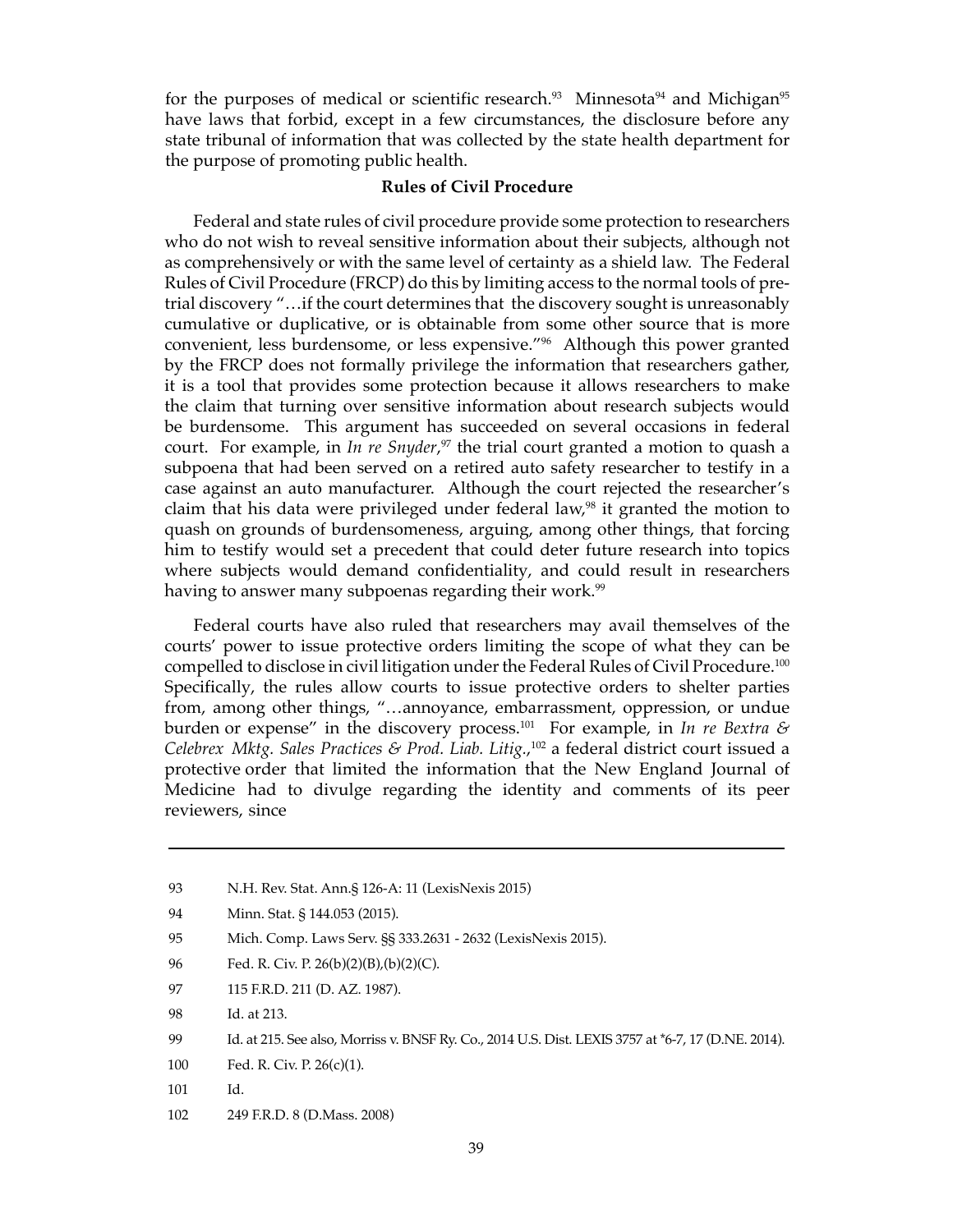this would interfere with the journal's peer review process.<sup>103</sup> Federal courts are divided on the question of whether and to what extent the confidentiality of the peer-review process should be upheld in litigation.104

The Federal Rules of Civil Procedure also allow courts to quash or modify subpoenas to "unretained experts," if the subpoena requires disclosing the expert's opinion, or information that does not relate to specific occurrences in the dispute and was not the result of a study requested by a party.<sup>105</sup> One of the intended effects of this rule has been to guard against experts having their intellectual property "taken" by being forced to testify, $106$  but it also provides researchers with a tool to prevent the revelation of confidential sources that their work might have relied upon. Civil procedure rules like those in the Federal Rules of Civil Procedure that allow experts to quash or modify subpoenas or to issue protective orders also exist in state courts.107

#### **Rules of Evidence**

Federal and state rules of evidence provide yet another avenue for the protection of the confidentiality of research subjects. Specifically, the rules of evidence in federal courts and in the courts of several states give judges the discretion to recognize new evidentiary privileges, apart from any privileges that might exist in state statutes, or that are based on federal or state constitutional law. Accordingly, in these jurisdictions, there are three ways that the identity of research subjects might be protected.

Federal Rule of Evidence 501 is the most prominent example of a rule of evidence that allows for the recognition of new privileges. This rule reads as follows: "[t]he common law — as interpreted by United States courts in the light of reason and experience — governs a claim of privilege unless any of the following provides otherwise: The United States Constitution; a federal statute; or rules prescribed by the Supreme Court."108 Pursuant to this rule, the federal courts have recognized a host of privileges, including attorney-client, spousal, and clergy-penitent.<sup>109</sup>

To date, the federal courts have not been very receptive to claims that academic researchers deserve a privilege under Rule 501. For example, in *Wright v. Jeep Corp*., a federal district court in Michigan rejected the notion that there was a common law evidentiary privilege for academic research, stressing the importance of access to evidence in the civil justice process.110 On the other hand, in *In re Grand Jury Subpoena*, the Second Circuit Court of Appeals considered whether it was

- 105 F.R.C.P. 45(d)(3)(b)(ii).
- 106 See F.R.C.P. 45 advisory committee's note.
- 107 E.g.,Fla. R. Civ. P. 1.280.(c) (FL); I.R.C.P. 45(d)(1) (ID); Mass.R.Civ.P. 26(c) (MA)
- 108 F.R.E. 501.

109 See 2 Christopher B. Mueller & Laird C. Kirkpatrick, Federal Evidence 384-961 (4th ed. 2013)(discussing the evidentiary privileges that have been recognized in federal court).

110 547 F. Supp. 871, 875 (E.D. Mich. 1982).

<sup>103</sup> See id. at 13-15.

<sup>104</sup> See Martin J. McMahon, Academic Peer-Review Privilege in Federal Court, 85 A.L.R. Fed. 691.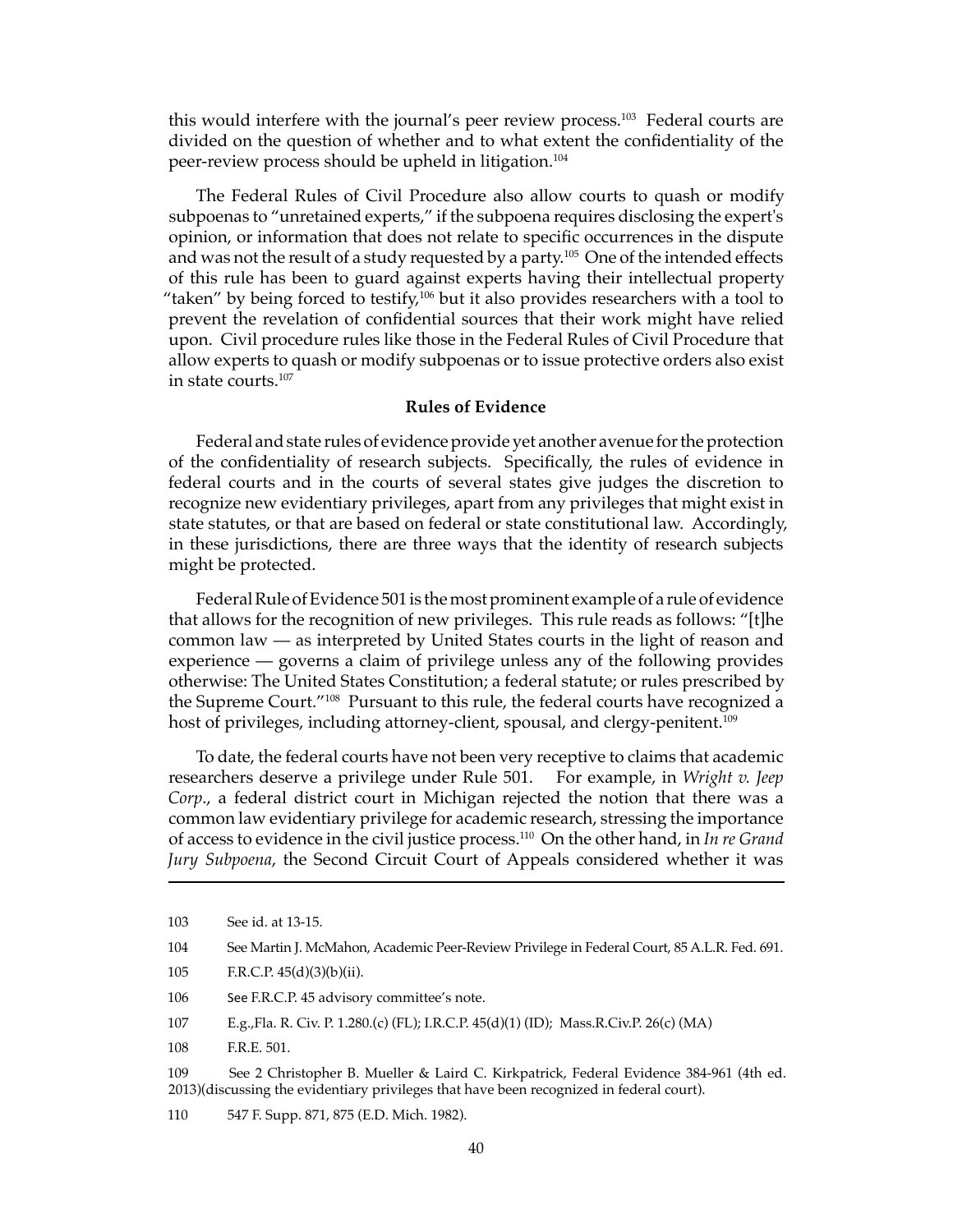proper for the district court to have quashed a grand jury subpoena that would have required a graduate student, Mario Brajuha, to divulge information for his dissertation obtained from sources whom he had promised confidentiality.<sup>111</sup> Noting that Brajuha had not established a basis in the record for the court to rule on his request for recognition of an academic privilege under Rule 501, the court remanded the case to the district court for further proceedings.<sup>112</sup> However, it did not deny that an academic privilege might be protected under Rule 501, if Brajuha were able to establish an adequate basis for such protection.<sup>113</sup> No other federal court has suggested that a privilege for researchers' sources might find protection under Rule 501.114

The states are split nearly evenly as to whether their trial courts are permitted to privilege evidence based on court rulings. Twenty-six states<sup>115</sup> allow their trial courts to create privileges, while the remainder and the District of Columbia explicitly prohibit their lower courts from issuing such rulings. In those states that allow their trial courts to create new privileges under state rules of evidence, none have used these provisions to protect a researcher's privilege. Instead, such a privilege is protected, if at all, by state statute,<sup>116</sup> by rule of evidence,<sup>117</sup> or by appellate court decision based on a constitutional provision.<sup>118</sup>

Finally, it should be noted that some researchers can find sanctuary under the physician-patient<sup>119</sup> and psychotherapist-patient<sup>120</sup> privileges. Although these privileges were not intended to protect researchers, they might be available to physicians and psychotherapists who are basing their research on patients whom they have treated.

## **A Proposal for Expanding Recognition of an Evidentiary Privilege for Researchers.**

The foregoing discussion of the ways in which researchers are afforded privilege for their work reveals a makeshift system of protections that are available to researchers depending on the jurisdiction, and sometimes about the research or the researcher's employer. The privilege for researchers' sources is also not as widespread or as easily utilized as the privilege for journalists sources. The forgoing also suggests that efforts to expand the researcher's privilege should be

114 See F.R.E. 501 case note 75.

115 Arizona, Colorado, Connecticut, Delaware, Georgia, Illinois, Iowa, Kansas, Maryland, Massachusetts, Michigan Minnesota, Missouri, New Jersey, New York, North Carolina, Ohio, Oregon, Pennsylvania, Rhode Island, South Carolina, Tennessee, Utah, Virginia, Washington, West Virginia.

- 116 E.g., Del. Code Ann. tit. 10 §4320.
- 117 E.g., Utah R. Evid. Rule 509.
- 118 E.g., State ex. Rel. Classic III v. Ely, 954 S.W.2d 650 (Mo. Ct. App. 1997).
- 119 See Mueller & Kirkpatrick, supra note 109, at 765.
- 120 See Jaffee v. Redmond, 518 U.S. 1, 7 (1996).

<sup>111 750</sup> F.2d 223, 224 (2nd Cir., 1984).

<sup>112</sup> Id. at 225-26.

<sup>113</sup> Id. at 225.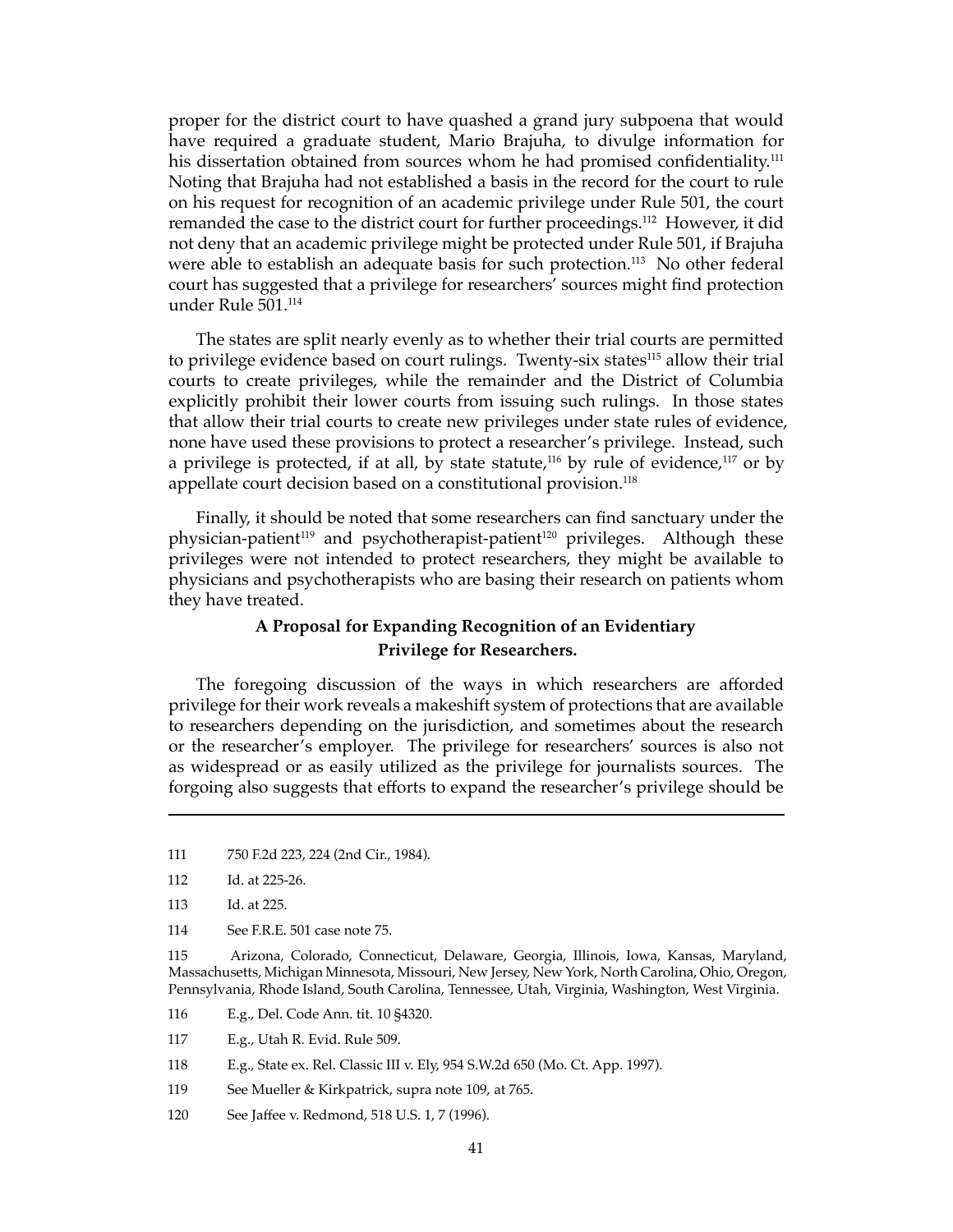aimed at the adoption of legislation expanding the privilege, rather than seeking recognition of it in the courts.

The evidence supporting this conclusion is found in the judiciary's reluctance to create new evidentiary privileges based on anything other than constitutional arguments. When it comes to common law arguments for new privileges, the judges of American courts appear to be firm believers in the phrase popularized by Dean Wigmore in his treatise on evidence, that "[T]he public… has a right to every man's evidence,"121 and are, therefore, reluctant to find new privileges unless grounded in constitutional law.122 For example, in the twenty-five years following the adoption of the Federal Rules of Evidence by the United States Supreme Court, "…the federal courts have exercised this authority [under FRE 501] to confirm the eight privileges which existed in the common law prior to 1973 and to introduce one new privilege [psychotherapist-patient]."123 Over roughly the same time period, recognition of new privileges by state courts was negligible.<sup>124</sup>

Constitutional arguments for recognizing new evidentiary privileges have done better in courts. For example, important privileges and doctrines of exclusion in criminal cases are constitutionally based, as are doctrines that allow the exclusion of evidence that might reveal state secrets and the identity of government informers.125 Furthermore, as was mentioned above, litigants have gotten at least some recognition of a privilege that would apply to researchers' subjects in four of the federal circuit courts of appeals and in a few state appellate courts based on First Amendment arguments,126 but only *after* the Supreme Court opened the door to this expansion with its *Branzburg* opinion when it noted that the First Amendment affords some protection to journalists from having to reveal their sources.127 This suggests that *Branzburg* was the catalyst for these court opinions, as opposed to a general eagerness on the part of judges to create new privileges, and the fact that more courts have not used *Branzburg* to create a privilege for researchers is more evidence of this reluctance.

Since the Nineteenth Century, the legislatures have replaced the judiciary as the primary developers of privilege law,<sup>128</sup> given that the courts clear reluctance to create more evidentiary privileges. It follows from this conclusion that legislatures should be the focus of efforts to secure changes in the law that will provide researchers with an unambiguous evidentiary privilege for their subjects.<sup>129</sup>

125 See e.g., Mueller & Kirkpatrick, supra note 109 at 430-31.

126 See supra notes 39 -48 and accompanying text.

127 See e.g., von Bulow v. von Bulow, 811 F.2d 136, 142 (2nd Cir. 1987)(noting that Branzburg established that newsgathering enjoyed some First Amendment protection).

128 See Development in the Law – Privileged Communication: I. Introduction: The Development of Evidentiary Privileges in American Law (p.1), 98 Harv. L. Rev. 1450, 1455-63 (1985).

129 But see Miller, supra note 26, at 801 (arguing for greater involvement by the courts in the

<sup>121</sup> United States v. Bryan, 339 U.S. 323, 331 (1950) (quoting Wigmore, Evidence (3d ed.) § 2192).

<sup>122</sup> See Branzburg v. Hayes, 408 U.S. 665, 688 (1972) .

<sup>123</sup> Miller, supra note 26 at 775.

<sup>124</sup> Id. at 780.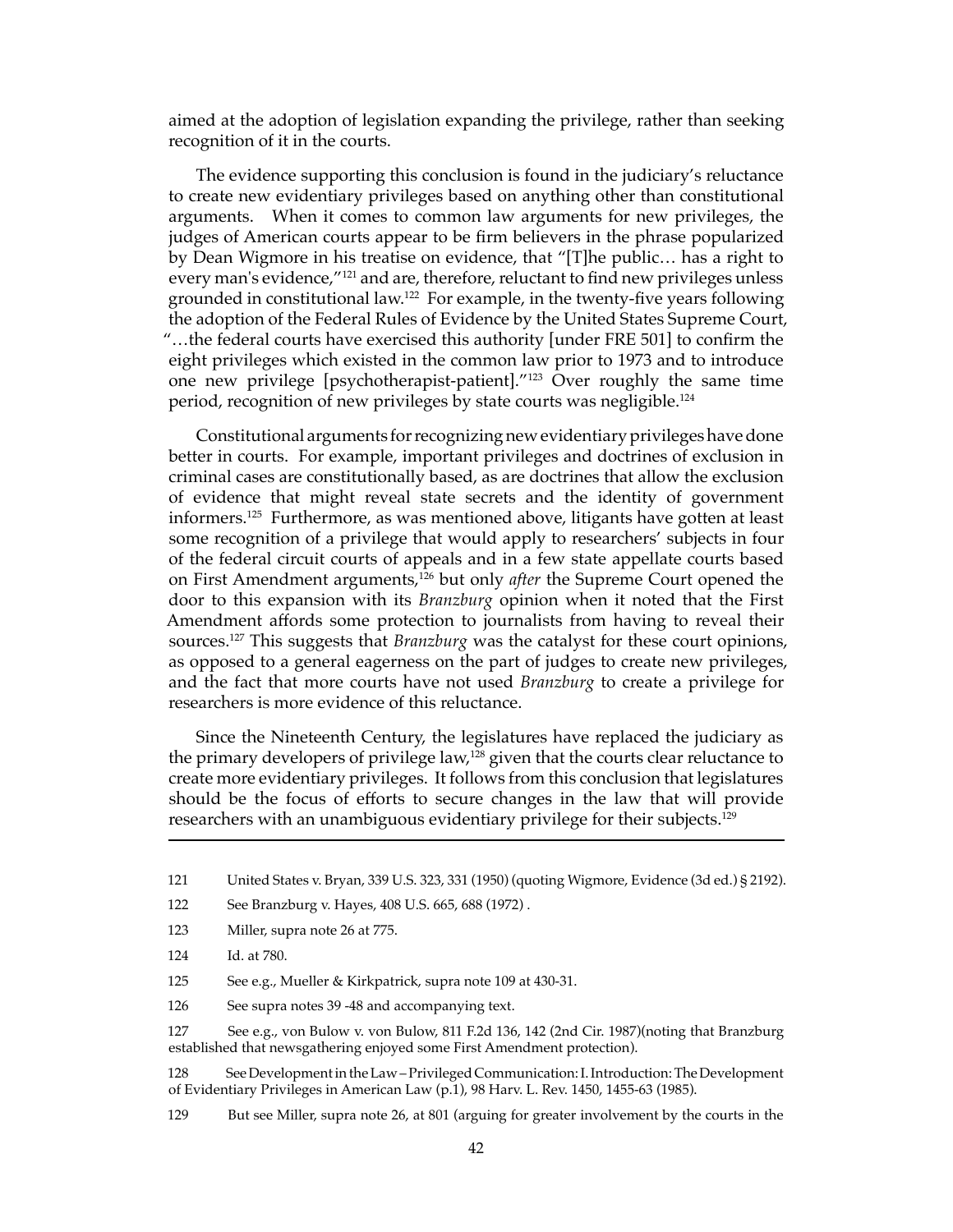#### **V. A Legislative Proposal**

Hendel and Bard's 1973 proposal for a shield law for researchers is a useful proposal to build upon because of its breadth in terms of who enjoys its protections and because of the balance it strikes between protecting the identity of research subjects and the need for evidence in criminal and civil trials. Their proposal borrows from provisions in existing reporter's shield laws to create a broad privilege for all of those who offer information in the public interest. For example, regarding its protections, the Hendel and Bard proposal is very similar to some reporter's shield laws already in existence,<sup>130</sup> except that it eliminates any suggestion that the law's protections are restricted to traditional journalists. Note also, that the proposal does not require anyone to be affiliated with a specific type of organization or institution to enjoy its protections. In this respect, the Hendel and Bard proposal is like the more liberal reporter's shield laws that do not require affiliation with any traditional media organization,  $131$  and therefore, recognizes that independent researchers deserve the protection of the law as well.

Hendel and Bard would allow covered individuals to assert the privilege "… whenever there is a reasonable possibility that [compelled] testimony may compromise confidential sources of information relevant to public pursuits or require revelation of confidential information gathered in the course of his or her activities as a researcher."<sup>132</sup> This language would appear to cover a range of information similar to that protected by some existing statutes, $133$  in that it would protect the identities of a researcher's sources and subjects, information obtained from them, and a researcher's personal observations of sources and subjects. Hendel and Bard would also extend the privilege to non-confidential as well as to confidential communications, which also mirrors some existing statutes.<sup>134</sup> Finally, like some existing shield laws, the Hendel and Bard proposal would not require researchers to give a promise of confidentiality to their subjects and sources to invoke the privilege.135

The scope of the protection afforded by the Hendel and Bard proposal is also quite broad in terms of the fora in which it can be applied. For example, Hendel and Bard would allow researchers to assert the privilege before grand

development of privilege law).

<sup>130</sup> See e.g., supra note 83 and accompanying text.

<sup>131</sup> See e.g., Minn. Stat. §595.023.

<sup>132</sup> Hendel & Bard, supra note 15, at 399.

<sup>133</sup> See e.g., Colo. Rev. Stat. §13-90-119(2) protects "…news information received, observed, procured, processed, prepared, written, or edited by a newsperson, while acting in the capacity of a newsperson."

<sup>134</sup> See e.g., Colo. Rev. Stat. §13-90-119(1)(b); In re Paul, 513 S.E.2d. 219, 223 (Ga. 1999) noting that "…statutory language [of Georgia's reporter's shield law] does not distinguish between the source's identity and information received from that source or between non-confidential and confidential information."

<sup>135</sup> See e.g., Kurzynski v. Spaeth, 538 N.W.2d 554, 599 (Wi. 1995) (holding that a reporter's right to keep information confidential does not depend on whether a promise of confidentiality was made to the source of the information).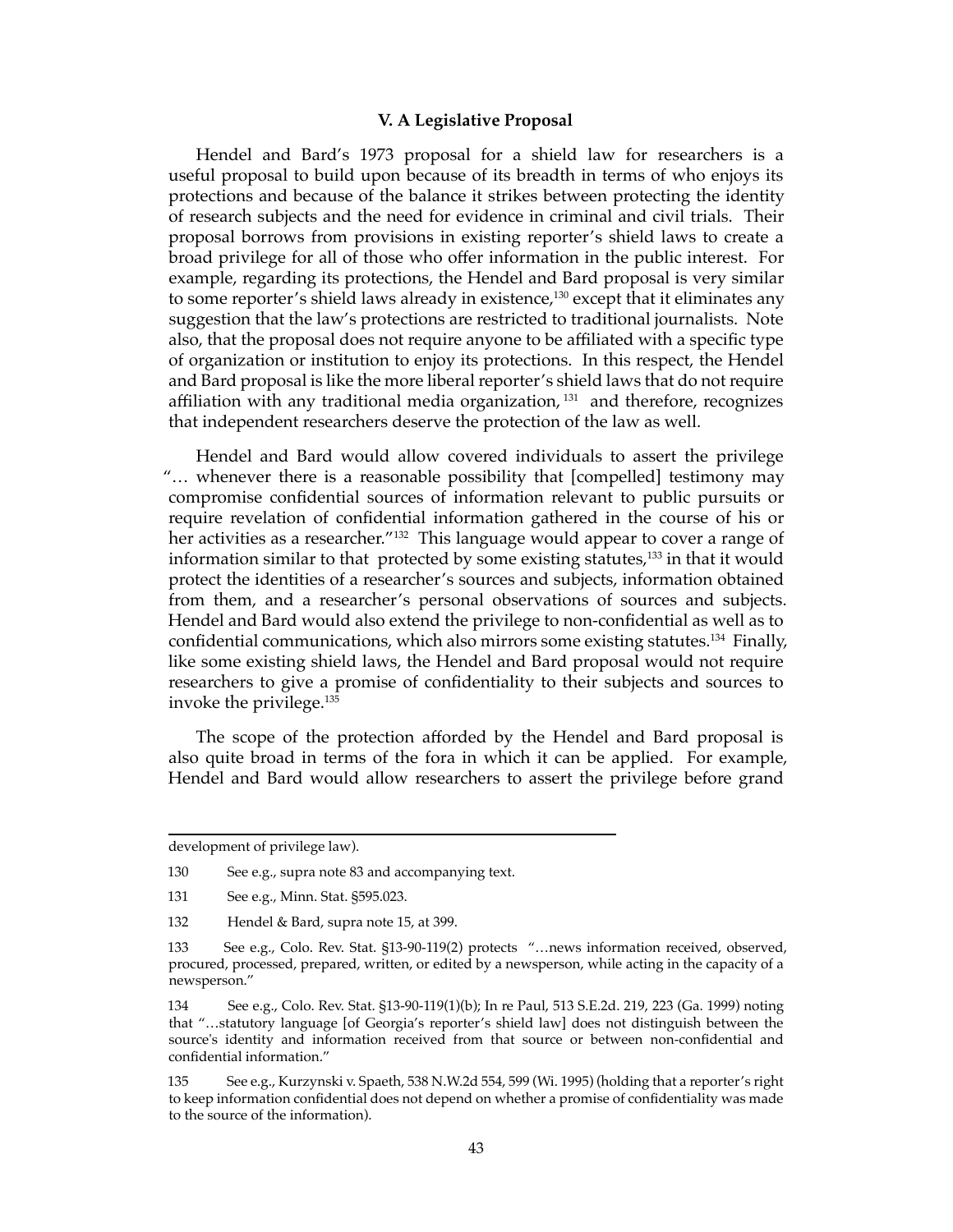juries, legislative committees, and criminal and civil courts.<sup>136</sup> In this, the scope of the proposal's protection mirrors some existing reporter's shield laws,137 and goes further than others which, for example, only protect against subpoenas in criminal investigations.138 Extension beyond the civil and criminal justice context to legislative committees makes sense, in that these bodies have subpoena power,139 and can force the revelation of confidential sources and subjects.

Hendel and Bard would allow assertion of the new privilege in all but the following circumstances:

The government shows there is probable cause to believe that the [covered person] has information which is clearly relevant to a specific, probable, and imminent violation of law involving serious personal injury.

He or she personally witnessed a crime involving serious personal injury.

The material has actually been broadcast or published or otherwise publicly disseminated.

The testimony is requested by a defendant charged with a felony and a judge determines that such testimony or records would have probative value in exculpating the defendant.

The evidence is sought in a bona fide civil suit for libel or invasion of privacy against the [researcher] or his publisher.<sup>140</sup>

Furthermore, in all such cases, the authors would require that the party seeking disclosure of the information demonstrate that "…the information sought cannot effectively be obtained by alternative means less destructive of First Amendment rights."141 These provisions make the proposal less protective then some existing shield laws. For example, the Nebraska shield law has no exceptions,<sup>142</sup> but the proposal is similar to the North Carolina shield law in the exemptions that it lists.143

Although absolute protection for sources and subjects of academic studies might sound attractive, there are sound reasons why such a level of protection is problematic. First, privileges of all types interfere with one of the primary functions of the justice system, namely the search for truth, $144$  which must be

140 Hendel & Bard, supra note 15, at 399.

141 Id.

142 E.g.,Neb. Rev. Stat. §20-146.

143 See N.C. Gen. Stat. § 8-53.11.

144 See David A. Kaplan & Brian M. Cogan, The Case Against Recognition of a General Academic Privilege, 60 U. Det. J. Urb. L. 205, 216 (1983) (quoting In re Dinnan, 661 F.2d 426, 430 (5th Cir. 1981))

<sup>136</sup> Hendel & Bard, supra note 15, at 399.

<sup>137</sup> See supra note 86 and accompanying text.

<sup>138</sup> See supra note 84 and accompanying text.

<sup>139</sup> Frank Arey, Legislative Subpoenas, 1, http://www.ncsl.org/documents/lsss/legislative\_ subpoenas.pdf (last visited Jul. 17, 2015).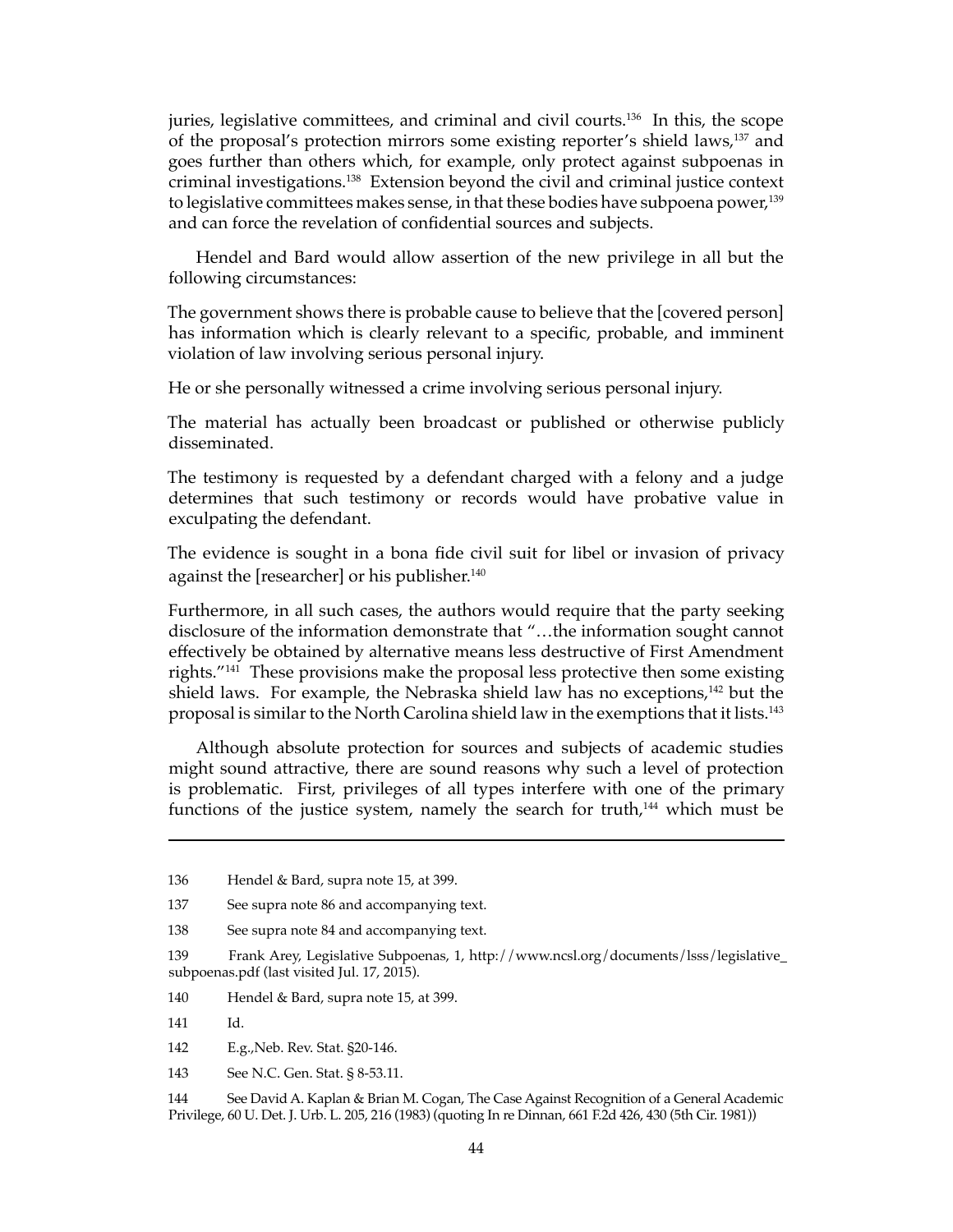established for the courts to dispense justice under law. Some critics of broad evidentiary privileges point out the difficult position that a litigant can face if she cannot get access to evidence that could be very important to establishing her case.145 Others argue that the lack of a reporter's shield law does little to impede the flow of information from confidential sources to reporters,<sup>146</sup> and that such laws could have the effect of allowing confidential sources to use researchers and reporters to spread false information without being held accountable in court.<sup>147</sup>

For these reasons, the right balance must be struck between protection of sources, and the courts' powers in discovery to bring the truth to light.<sup>148</sup> Hendel and Bard's proposal was designed to strike a balance between these two imperatives,<sup>149</sup> and represents a middle ground between an absolute privilege for confidential sources (e.g. Nebraska's shield law), and the case-by-case balancing approach advocated by some as an alternative to a shield law to protect researchers.150

Note particularly that the Hendel and Bard proposal gives the privilege to researchers, not to the subject that wishes to remain confidential.<sup>151</sup> Giving the privilege to the information gatherer is a common feature of reporter's shield laws,<sup>152</sup> and stands in marked contrast to the attorney-client privilege, where the client holds the privilege.153 There are practical reasons for this arrangement. First, researchers should be able to correct the record if sources make public statements that contradict information that was given in confidence to the researcher,<sup>154</sup> or if sources publicly attack the accuracy of researchers' work.

The need to protect researchers by giving them the privilege weighs in favor of the deletion of two exceptions in the Hendel and Bard proposal: 1) the exception that allows a source who provided information to a researcher and who is facing a felony charge, to compel the researcher to provide exculpatory testimony, and 2) the exception that permits a researcher to be compelled to testify when the researcher has personally witnessed a crime involving serious personal injury. For reasons that will be discussed, these two exceptions have the potential to seriously undermine the benefits of the privilege that the proposal seeks to promote.

150 See Kaplan & Cogan, supra note 144, at 224, 235-37.

- 151 See Hendel & Bard, supra note 15, at 399.
- 152 See e.g., supra notes 63-69, 71-72, 74, 76-79.
- 153 Mueller & Kirkpatrick, supra note 109, at 654.

<sup>145</sup> See id. at 207-08. See also Mueller & Kirkpatrick, supra note 109, at 413-14.

<sup>146</sup> See John D. Castiglione, A Structuralist Critique of the Journalist's Privilege, 23 J. L. & Pol. 115, 140 (2007).

<sup>147</sup> Cf. id. at 132-34.

<sup>148</sup> See generally Mueller & Kirkpatrick, supra note 109, at 409-14. (discussing the concepts underlying evidentiary privileges, and how privileges are balanced with the need for fact-finding).

<sup>149</sup> See Hendel & Bard, supra note 15, at 400.

<sup>154</sup> See Richard Sauber, When Can Reporters Reveal Sources?, Wash. Post, Apr. 10, 2006 at A17, suggesting that reporters have the right to reveal the identity of a source if the person publicly denies being a source in some situations.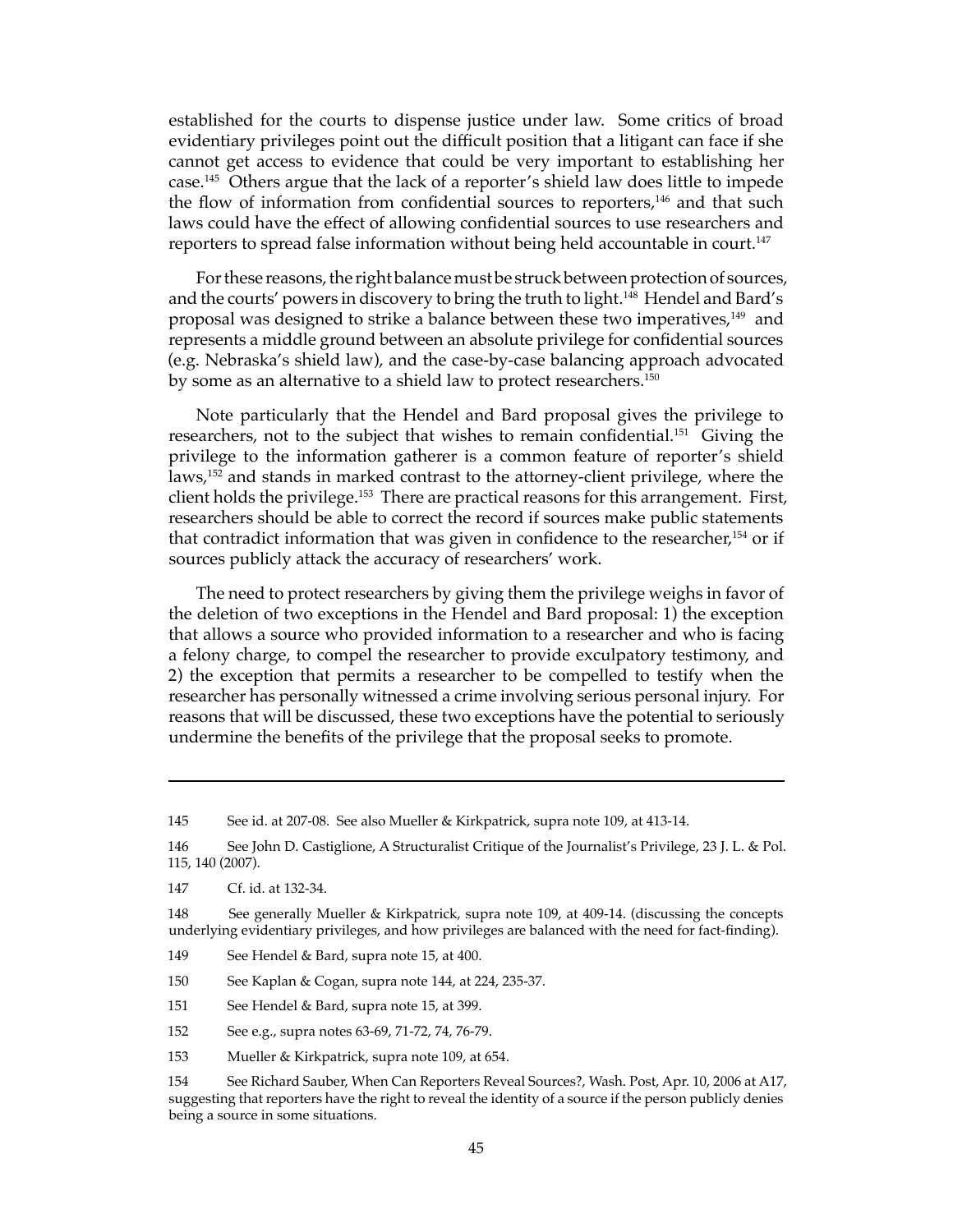Hendel and Bard cite sensitivity to civil liberties as a reason for allowing researchers to be compelled to testify about confidential information provided by source when the source that provided the is facing a felony charge, and asks the researcher to provide exculpatory testimony;155 however, the authors don't consider the problems that this might cause for researchers. Some of the researchers who would need the privilege the most, particularly criminologists and sociologists studying individuals or groups that engage in criminal behavior would face the constant threat of becoming involved in criminal trials. Some researchers would certainly forgo studying certain subjects out of fear of becoming involved in a criminal case as a witness for the defense.

Similar reasons justify the deletion of the exception for situations in which researchers have witnessed a violent crime, given that some researchers would certainly forgo studying certain subjects if they thought it could result in having to testify about what they had seen. The extension of privilege to knowledge of another's participation in a crime is well established in the law of evidence, such as in attorney-client privilege law.156 Failure to extend the privilege to researchers in these situations could hamper the study of subjects who might regularly engage in violent activities, such as para-military groups or criminal gangs.

#### **VI. Conclusion**

This article has surveyed the condition of the privilege laws that enable researchers to protect the confidentiality of their subjects and sources and of their observations of them. It has also argued for the adoption of legislation that would extend this protection to researchers in the form of a law that would cover both researchers and reporters. Finally, the article has advanced the argument that efforts at reform should be aimed at legislatures as opposed to courts, given the latter's reluctance to create new privileges.

Until most states modify their evidentiary privilege laws to include researchers, those who face having to reveal information about confidential sources should avail themselves of the protection of the laws of their jurisdiction, or take other steps to protect themselves from liability. For example, researchers should always fully inform their research subjects about the situations in which they will disclose, or might be forced to disclose, their identities and/or the information that the subjects have provided to the researcher. Reporters<sup>157</sup> and researchers<sup>158</sup> at most institutions are bound by ethical guidelines not to reveal the identity of sources who have been promised confidentiality subject to whatever conditions the parties agreed to without the permission of the source, and face civil liability for breach of contract if they violate a promise of confidentiality.159

<sup>155</sup> Hendel & Bard, supra note 15, at 400.

<sup>156</sup> See Mueller & Kirkpatrick, supra note 109, at 614.

<sup>157</sup> See e.g., Society of Professional Journalists, Anonymous Sources, http://www.spj.org/ ethics-papers-anonymity.asp, (last visited Jul. 22, 2015)

<sup>158</sup> See e.g., Stanford University Human Research Protection Program Policy Manual, ch. 11, http://humansubjects.stanford.edu/hrpp/Chapter11.html (last visited Jul. 19, 2015).

<sup>159</sup> Cf. Cohen v. Cowels Media Co., 501 U.S. 663, 670 (1991).